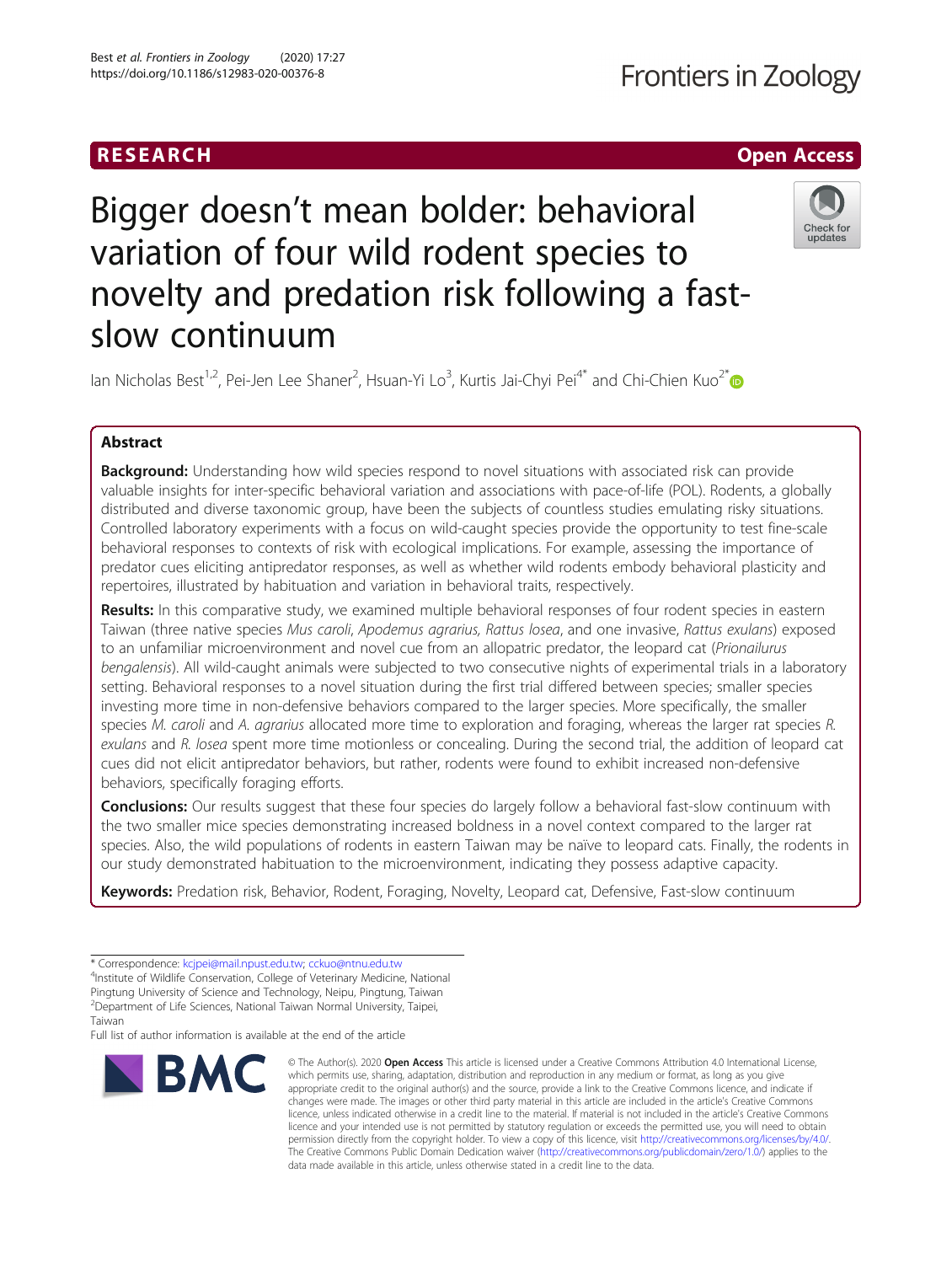#### Background

The pace-of-life (hereafter POL) hypothesis suggests that closely related species should differ in a suite of physiological (e.g. metabolic rate) and morphological (e.g. body size) traits that have coevolved with their respective lifehistories in a fast-slow continuum  $[1-3]$  $[1-3]$  $[1-3]$  $[1-3]$ . It is well documented in mammals that small species embodying fastpaced life histories tend to favor current reproduction over survival since they are shorter lived, as opposed to larger slow-paced strategists with longer lifespans prioritizing survival over reproduction – thereby exemplifying the fast-slow continuum  $[1, 4]$  $[1, 4]$  $[1, 4]$ . A growing body of research has postulated that behavior is linked to POL [[5](#page-12-0)– [9\]](#page-12-0). More specifically, species with fast life histories may also be more likely to express behaviors for increased boldness, fast exploration and foraging for resources, even at risk to their survival [\[3](#page-12-0), [10](#page-12-0), [11](#page-12-0)]. Additionally, species with a slower POL are predicted to exercise more caution in response to risk [[12,](#page-12-0) [13\]](#page-12-0). Therefore, a comparative study investigating the behavioral responses of several species to risky contexts could provide a means of testing the links between POL and behavior.

An increasing number of studies have been devoted to animal personality, which can be defined as betweenindividual variation in behaviors that are consistent over time and across contexts  $[5, 6, 14]$  $[5, 6, 14]$  $[5, 6, 14]$  $[5, 6, 14]$  $[5, 6, 14]$  $[5, 6, 14]$ . Among the personality trait axes defined [\[6](#page-12-0)], shyness-boldness, explorationavoidance, and activity are commonly applied to riskrelated studies [\[15](#page-12-0)–[18\]](#page-12-0). Behavioral types, or personality traits, have direct implications for fitness, since they can govern habitat use, social interactions, dispersal and responses to risk [[15](#page-12-0), [19\]](#page-12-0). Given that many species have been found to exhibit intra-individual consistencies and inter-individual variation for behaviors and habituation [[15,](#page-12-0) [17](#page-12-0), [20\]](#page-12-0), this is an important aspect to consider in a comparative study examining behavioral responses of multiple species to novelty.

Sexual variation in life history traits and subsequent dissimilarities in risk-taking behavior may also be expected for many species, particularly those with polygamous mating and/or female parental care [\[21,](#page-12-0) [22](#page-12-0)]. Therefore, in mating systems where the reproductive success of males may be more variable than females, the former sex may demonstrate more boldness, be more proactive in exploration of novel situations and more likely to take risks to acquire resources [\[23](#page-12-0), [24](#page-12-0)].

Studies manipulating predation risk have been executed in both laboratory and field settings and often use olfactory cues of predators [[25](#page-12-0)–[28](#page-12-0)]. Laboratory studies provide the ability to control for extraneous or unwanted factors, as well as the simulation of 'micro-environments' and observation of behaviors at a very fine scale. Risk-related laboratory experiments often involve rodents tested in a maze or open-arena and exposed to a stimulus, e.g. novel object, predator odor [\[28](#page-12-0)–[30\]](#page-13-0). Many studies performed on captive-reared rodents have found positive effects of predator odors; acting as deterrents [[26,](#page-12-0) [30\]](#page-13-0). Other studies that have tested wild-caught rodents have found no effect of predator odor [[17](#page-12-0), [26,](#page-12-0) [27](#page-12-0), [31,](#page-13-0) [32\]](#page-13-0). Wild rodents may not have the same behavioral responses as captive ones, especially since they have higher genetic variation promoting greater diversity of morphological and behavioral traits [\[33](#page-13-0), [34](#page-13-0)]. Additional explanations for the inconsistencies in prey responses to predator odors include species traits, individual personality and differences, physiological state, and fear conditioning and habituation [\[17](#page-12-0), [28\]](#page-12-0).

Rodents are common prey to a suite of predators, and in order to keep pace in an evolutionary arms race they have been equipped with antipredator responses [[35](#page-13-0), [36\]](#page-13-0). Predator cues, such as odors, elevate risk for prey and can instigate defensive behaviors including increased vigilance, avoidance of areas, hiding, immobility and decreased activity [\[27](#page-12-0), [37,](#page-13-0) [38](#page-13-0)]. These antipredator responses come at a cost, for example, according to the 'predator sensitive foraging hypothesis' the risk of predators will constrain prey foraging activity and efficiency due to an increase in defensive behaviors, such as vigilance and motionlessness [\[36](#page-13-0), [39](#page-13-0), [40\]](#page-13-0).

In Taiwan, a mammalian predator of rodents is the leopard cat (Prionailurus bengalensis) (Kerr 1972). Leopard cats, the sole-remaining native cat, are classified as endangered and protected under Taiwan's Wildlife Conservation Act. This wild felid currently occupies a fraction of its once island-wide distribution  $[41]$  $[41]$ , which is limited to a few regions in the western part of Taiwan where the sympatric rodents are a major constituent of the cat's diet  $[42]$  $[42]$ . The same murine rodent species are also distributed in eastern Taiwan, where leopard cats are no longer found. These rodents, which include both native and exotic species, vary in body size and associated life history traits [\[43,](#page-13-0) [44](#page-13-0)]; the larger rat species can be more than ten times the size of the smaller mice species. Additionally, the smaller mice species have shorter life spans and reach sexual maturity at an earlier age compared to the larger murid rats, as well as differences in fecundity and number of reproductive periods [[4,](#page-12-0) [45](#page-13-0), [46\]](#page-13-0). Therefore, despite occupying similar habitat, the various murid species in eastern Taiwan embody variation in their POL following a fast to slow continuum [[4,](#page-12-0) [6\]](#page-12-0), and may exhibit different strategies regarding exploration, acquisition of resources, and assessing risk. Furthermore, these differences in strategies may also be reflected in their behaviors; smaller species demonstrating more boldness in response to risky situations compared to the larger species [[6](#page-12-0), [11](#page-12-0)].

The Pacific rat (*Rattus exulans*) is one invasive species that has been expanding its range and invasion front in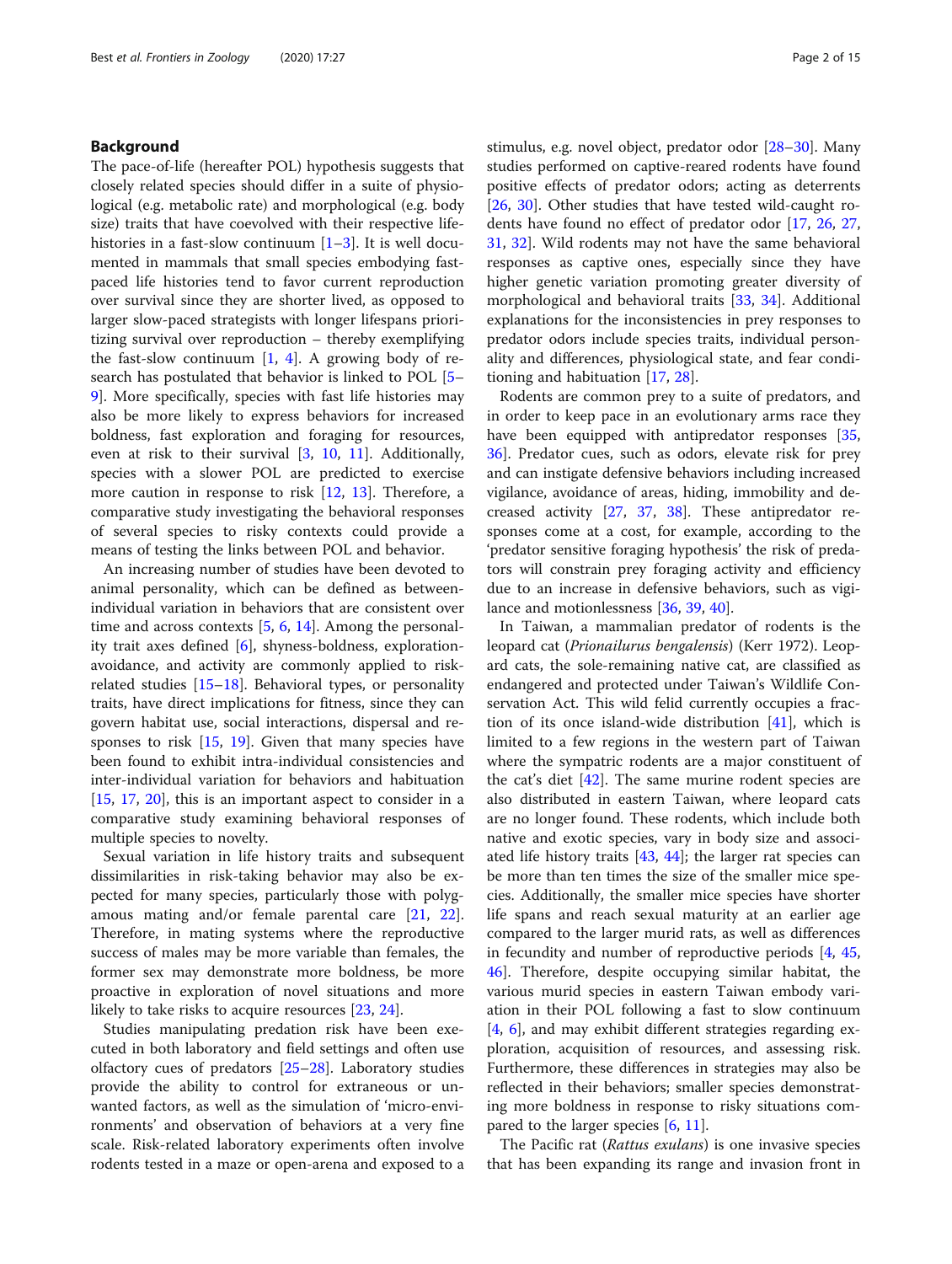<span id="page-2-0"></span>eastern Taiwan (I. Best, unpublished data). Invasive species that are widely distributed are generally thought to be generalists and ecologically plastic [\[47](#page-13-0)]; in order to invade a diverse array of habitats. Furthermore, it has been posited that generalist species are more likely to confer boldness and less likely to express neophobia compared to specialist counterparts [\[8](#page-12-0), [48\]](#page-13-0). Therefore, an invasive rat may respond differently than native species when exposed to a novel situation.

The present-day distribution of leopard cats and rodents allowed us to test the effects of cues from an allopatric predator on multiple rodent species. Since none of the rodents included in our study had ever encountered leopard cats, we could provide a first-step approach to evaluate whether these antipredator behavioral responses are conserved or lost rendering the rodents naïve. In this study, we conducted a laboratory experiment (Fig. 1) on four wild rodent species in eastern Taiwan and measured their behavioral responses (Refer to Table [1](#page-3-0) for a description of each behavior) to a novel environment and a novel predator cue (leopard cat odor). Our experimental design also enabled us to investigate whether the rodents would habituate to novel conditions. Therefore, our objectives were to examine whether (1) there would be inter-sexual behavioral differences to the novel environment, (2) there would be inter-specific variation in behavioral responses to the novel environment and leopard cat odor, following a fast-slow continuum, (3) leopard cat odor would elicit defensive behaviors, and (4) rodents would become habituated to the experimental trials.

#### Results

#### Behavioral responses to a novel environment

Our analysis found significant effects of species for all behavioral responses (Table [2](#page-3-0), Fig. [2\)](#page-4-0). The two mice species, M. caroli and A. agrarius, spent more time performing non-defensive behaviors, whereas the two rat



species, R. exulans and R. losea, invested more time in defensive behaviors during the first trial (Fig. [2a](#page-4-0)). Furthermore, during the first trial the species M. caroli spent the most time exploring, while A. *agrarius* spent the most time foraging (Fig. [2b](#page-4-0)). R. losea spent more time motionless and grooming compared to the other species, and R. exulans spent the most time concealing (Fig. [2](#page-4-0)b).

Sex had significant effects for the responses foraging, concealing and the non-defensive behavioral category; with significant interactions of sex and species for *foraging*, motionless, concealing, and non-defensive (Table [1\)](#page-3-0). The males of all species combined spent more time exhibiting non-defensive behaviors, specifically foraging, whereas females spent more time concealing. At the species level, males of R. losea invested significantly more time foraging compared to females (both  $P < 0.005$ ). Additionally, females of R. losea spent more time concealing in the hide  $(P < 0.05)$ . Despite the absence of significant differences, we observed a trend of the males of each species group allocating slightly more time to foraging; as well as the females of *M. caroli* and *A. agrarius* staying concealed for marginally longer durations (Table S[1\)](#page-11-0). Females of the species R. exulans spent more time motionless compared to males ( $P < 0.05$ ).

#### Behavioral responses to leopard cat odor

We found leopard cat odor to have no significant effect on the non-defensive behavioral category (Table [3](#page-5-0)). There was a significant interaction between species and treatment for the defensive behavioral category, but not non-defensive (Table [3\)](#page-5-0). More specifically, the leopard cat odor treatment group of the species A. agrarius spent more time exhibiting defensive behaviors compared to the control group (Fig. [3a](#page-6-0)).

For both behavioral categories there were significant differences between species (Table [3\)](#page-5-0). The two mice species M. caroli and A. agrarius spent less time exhibiting defensive behaviors and more time performing nondefensive behaviors compared to the larger rat species, R. exulans and R. losea (Defensive: M. caroli compared to R. exulans and R. losea, both  $P < 0.005$ ; A. agrarius compared to  $R$ . exulans and  $R$ . losea, both  $P < 0.001$ ; Non-defensive: M. caroli compared to R. exulans and R. losea, both  $P < 0.005$ ; A. agrarius compared R. exulans and R. losea, both  $P < 0.05$ ).

Leopard cat odor had significant effects on concealing for A. agrarius and motionless for R. exulans. A. agrarius exposed to the predator odor spent more time concealing than their counterparts without exposure (Fig. [4](#page-6-0)d). These results may be explained by within-individual consistency in concealing behavior across the two trials for two individuals of A. agrarius (1 male, 1 female) that were included in the leopard cat odor treatment group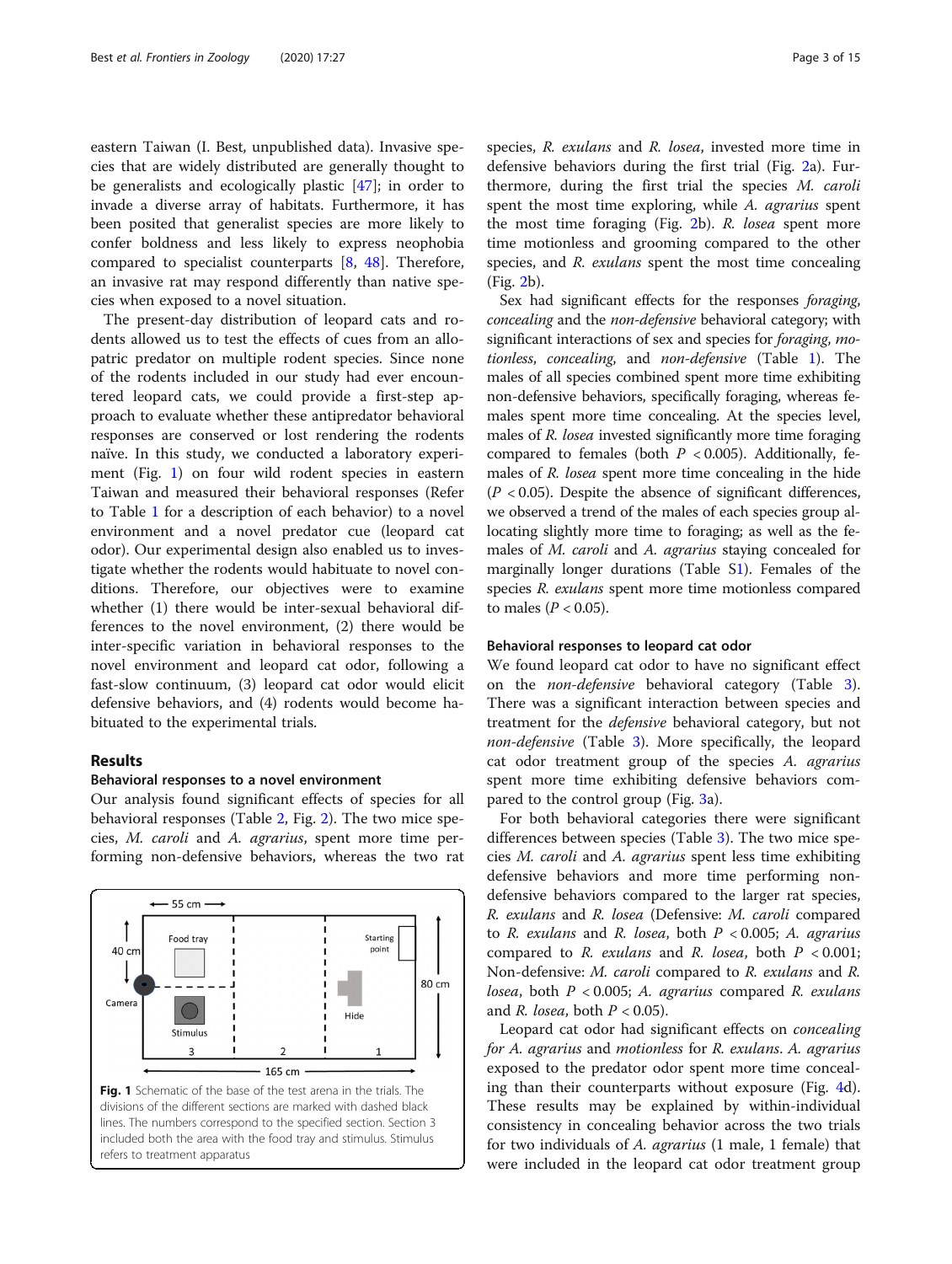<span id="page-3-0"></span>

| <b>Table 1</b> Behavioral response variables measured from experimental trials |  |
|--------------------------------------------------------------------------------|--|
|--------------------------------------------------------------------------------|--|

| Response                          | Unit<br>measured   | <b>Definition</b>                                                                                                          |
|-----------------------------------|--------------------|----------------------------------------------------------------------------------------------------------------------------|
| Exploring <sup>a</sup>            | Time (s.)          | Locomotive activity, investigation of the arena and objects, climbing                                                      |
| Foraging <sup>a</sup>             | Time (s.)          | The subject consumed and/ or searched for seeds in the foraging tray                                                       |
| Motionless <sup>b</sup>           | Time (s.)          | The subject remained stationary (except for breathing); body remained stationary with occasional head scanning             |
| Concealing <sup>b</sup>           | Time (s.)          | The subject was in the hide (at least 75% of the body was concealed); the head was slightly exposed from the<br>hide       |
| Grooming                          | Time (s.)          | The subject was grooming, e.g. licking or rubbing                                                                          |
| Consumption <sup>c,d</sup>        | Weight (g)         | The amount of seeds consumed $(\pm 0.1 \text{ g})$ . Calculated by subtracting the remaining amount from the initial 5.0 g |
| Foraging events <sup>d</sup>      | No.<br>occurrences | The number of events of foraging of the test subject                                                                       |
| Latency to<br>forage <sup>a</sup> | Time (s.)          | The amount of time before the subject started foraging                                                                     |
| Jumping <sup>d</sup>              | No.<br>occurrences | The subject actively jumped; all four paws left the base of the arena                                                      |
| Contact                           | No.<br>occurrences | The subject investigated or had tactile contact with the treatment apparatus, e.g. sniffing or biting                      |

Notes: seconds (s.), number of (no.) occurrences, grams (g). Response variables adapted from [[29,](#page-12-0) [49](#page-13-0), [50](#page-13-0)]. <sup>a</sup> refers to behaviors included in the 'Non-defensive' behavioral category.<sup>b</sup> refers to behaviors included in the 'Defensive' behavioral category.<sup>c</sup> this behavior was transformed to Consumption ratio, by calculating the food eaten proportional to body weight and expressed as a percentage.<sup>d</sup> indicates behaviors removed from the focus of the main text, see Supplementary material (Table S[4,](#page-11-0) Fig. S[1](#page-11-0), Figure S[2](#page-11-0)) for results. For a complete list of the means and standard errors of all the response variables, please refer to Supplementary material (Table S[1](#page-11-0) and [S2\)](#page-11-0)

| <b>Table 2</b> Behavioral responses of the first trial for the factor |
|-----------------------------------------------------------------------|
| species, sex and their interaction. Significant values are            |
| displayed in bold                                                     |

| Response          | <b>Factor</b>        | Wald $\chi^2$ | df | P       |
|-------------------|----------------------|---------------|----|---------|
| Defensive         | Species              | 19.03         | 3  | < 0.001 |
|                   | Sex                  | 1.90          | 1  | 0.168   |
|                   | Species $\times$ Sex | 4.90          | 3  | 0.179   |
| Non-defensive     | Species              | 22.07         | 3  | < 0.001 |
|                   | Sex                  | 4.86          | 1  | < 0.05  |
|                   | Species $\times$ Sex | 11.80         | 3  | < 0.01  |
| Exploring         | Species              | 38.90         | 3  | < 0.001 |
|                   | Sex                  | 0.62          | 1  | 0.433   |
|                   | Species $\times$ Sex | 2.26          | 3  | 0.521   |
| Foraging          | Species              | 38.55         | 3  | < 0.001 |
|                   | Sex                  | 24.68         | 1  | < 0.001 |
|                   | Species $\times$ Sex | 30.55         | 3  | < 0.001 |
| <b>Motionless</b> | Species              | 48.77         | 3  | < 0.001 |
|                   | Sex                  | 0.94          | 1  | 0.332   |
|                   | Species $\times$ Sex | 27.92         | 3  | < 0.001 |
| Concealing        | Species              | 57.99         | 3  | < 0.001 |
|                   | Sex                  | 29.28         | 1  | < 0.001 |
|                   | Species $\times$ Sex | 41.71         | 3  | < 0.001 |
| Grooming          | Species              | 32.14         | 3  | < 0.001 |
|                   | Sex                  | 3.50          | 1  | 0.061   |
|                   | Species $\times$ Sex | 6.86          | 3  | 0.076   |

(Table S[5,](#page-11-0) S[6\)](#page-11-0). These two individuals were also outside the upper 95% confidence interval for the mean of time spent concealing. The control group of the species R. exulans spent more time motionless compared to the group exposed to leopard cat odor (Fig. [4](#page-6-0)c). These results may not be so much of an effect of the leopard cat odor, but rather between-individual variation for the behavior (Table [S5](#page-11-0), [S6](#page-11-0)).

Leopard cat odor did not discourage rodents from making contact with the treatment apparatus (Wald  $\chi^2$  = 0.04, P = 0.85), nor was there an interaction between treatment type and species for this behavior (Wald  $\chi^2$  = 0.55, P = 0.91). There were significant differences between species for the behavior contact (Wald  $\chi^2$  = 7.98, P < 0.05; Figure S[2\)](#page-11-0). M. caroli had the highest number of contacts, irrespective of treatment type (M. caroli compared to A. agrarius, R. exulans and R. losea, all  $P < 0.05$ ).

#### Behavioral responses across trials

The amount of time each species group exhibited *defen*sive or non-defensive behaviors did not differ significantly between trials (Table [3](#page-5-0)). However, trial had significant and species-specific effects on the behaviors exploring, foraging, motionless and grooming (Table [3\)](#page-5-0).

With the results of both treatment groups (control and leopard cat odor) in the second trial combined, A. agrarius displayed a decrease in time spent exploring on the second night (Fig. [4a](#page-6-0)), and both A. agrarius and R. exulans significantly increased the time spent foraging (Fig. [4b](#page-6-0)). Also, during the second trial the species *.*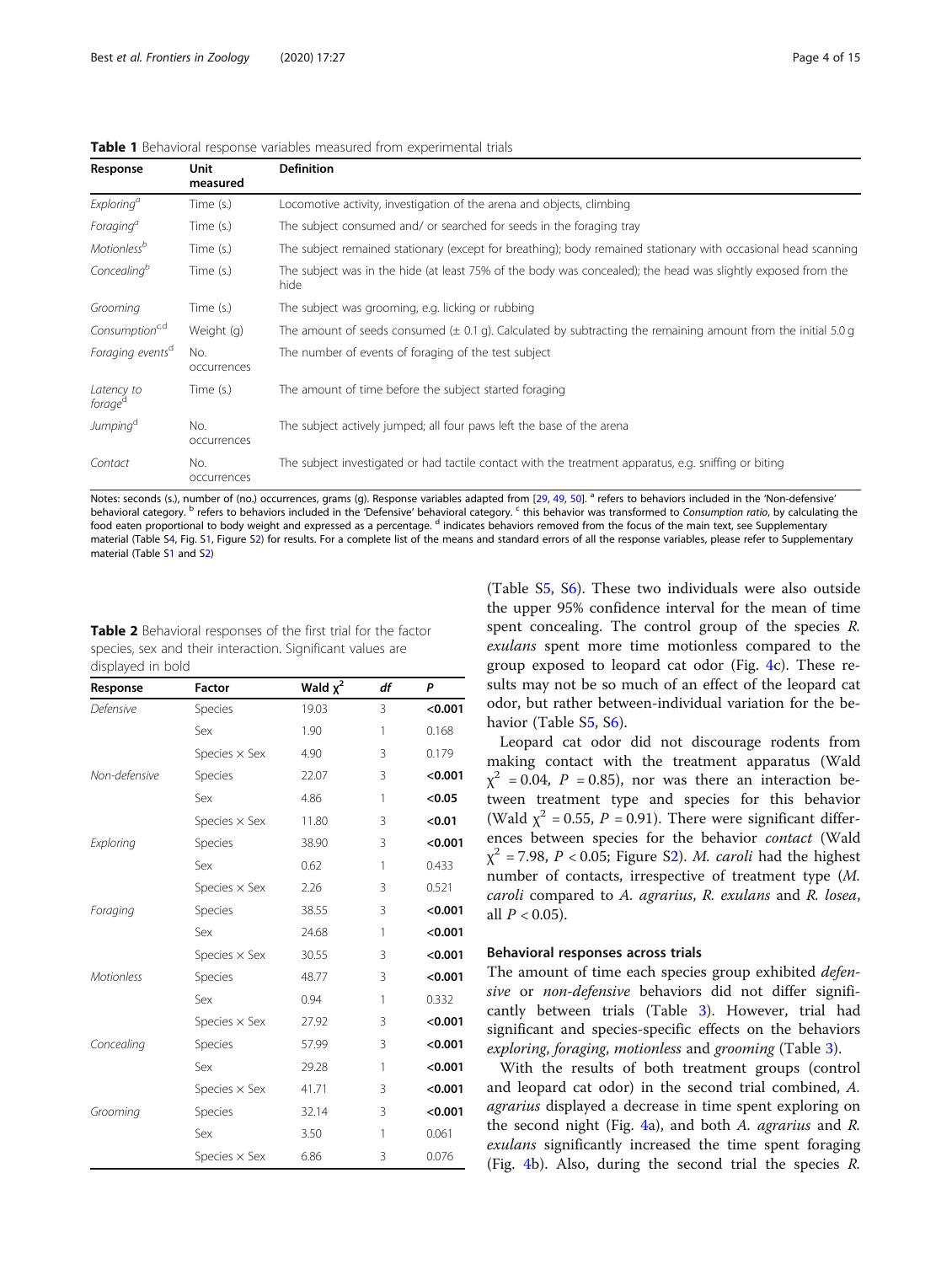<span id="page-4-0"></span>

exulans and M. caroli reduced the amount of time spent motionless (Fig. [4c](#page-6-0)), and R. exulans and R. losea spent significantly less time grooming (Fig. [4](#page-6-0)d).

#### Intra-individual consistency of behaviors

Based on our analysis of repeatability, rodent ID had significant effects for all behaviors except grooming for the first conditional model (without fixed effects; Table S[5\)](#page-11-0); and significant effects for all behaviors except exploring and grooming for the second conditional model (with fixed effects; Table [S6](#page-11-0)). These results suggest that for most behaviors there was within-individual consistency (repeatability) and between-individual variation (Table S[5](#page-11-0) and [S6](#page-11-0)).

#### Discussion

In the present study, inter-specific variation was observed for behavioral responses in an experiment testing novelty. On average, the smallest species in our sample, M. caroli, spent the most time exhibiting non-defensive behaviors, predominantly comprised of exploring. The other mouse species and second smallest, A. agrarius, spent the most time foraging. Contrarily, the two rat species in our experiments spent considerably more time demonstrating defensive behaviors; R. exulans spent the most time hiding and R. losea was motionless for the longest cumulative period. R. losea also spent the most time grooming during the first trial, which could reflect nervousness or be a reaction to a stressor [[15](#page-12-0), [51\]](#page-13-0), such as the novel environment. In addition to being larger, the rat species, included in the present study, have longer lifespans and reach sexual maturity later compared to the two mice species [[46](#page-13-0)]. Our results suggest that the different species fit a fast-slow continuum with predicted associated behaviors [[6](#page-12-0)–[9](#page-12-0)], demonstrated in the present study by the smaller mice species performing a higher proportion of riskier behaviors (exploration, activity and foraging) in a novel situation, in contrast to the larger rat species. The smaller species in our study, M. caroli and A. agrarius, prioritized fast exploration or acquisition of resources, as oppose to defensive behaviors. A. agrarius favored the acquisition of resources over exploration or cautious behavior in an unfamiliar situation. These results may indicate a trade-off favoring current fitness returns compared to future expectations [[10,](#page-12-0) [12\]](#page-12-0). Similarly, Vasquez [[52\]](#page-13-0) studying foraging behavior of three different Chilean rodent species varying in body size found that under increased risk the largest species was the most cautious.

The response variables foraging and concealing were found to differ significantly between sexes. At the rodent community level (all species combined), males spent more time foraging compared to females for their first trial. Since male rodents generally have less parental investment and are promiscuous, it can be expected that there will be sex-related differences for trade-offs between risk and reward [\[21](#page-12-0), [36](#page-13-0)]. Therefore, males may have a higher propensity to expose themselves to risk in return for a reward  $[22]$  $[22]$ ; in the case of the present study, risk of exposure in an unfamiliar environment and a reward of access to food. Male rodents are generally larger than females [\[36](#page-13-0), [53\]](#page-13-0), therefore, they may also have a higher food intake potential [\[54](#page-13-0)], as was observed in the present study. Overall, the defensive behavior concealing was higher for females, which indicates that in response to a novel, unfamiliar situation females exercised more caution. Adult, sexually mature females may show a preference for defensive behaviors in a novel context since the risks may outweigh rewards as they incur higher costs for parental care [\[36](#page-13-0)]. Our results are consistent with other studies examining behavioral responses to high risk situations [\[22,](#page-12-0) [25\]](#page-12-0), with female rodents exhibiting a higher proportion of defensive behaviors, such as hiding, compared to males.

The presence of leopard cat cues during the second trial did not have effects on the defensive and nondefensive behavioral categories. There was, however, species-specific significant effects (increased concealing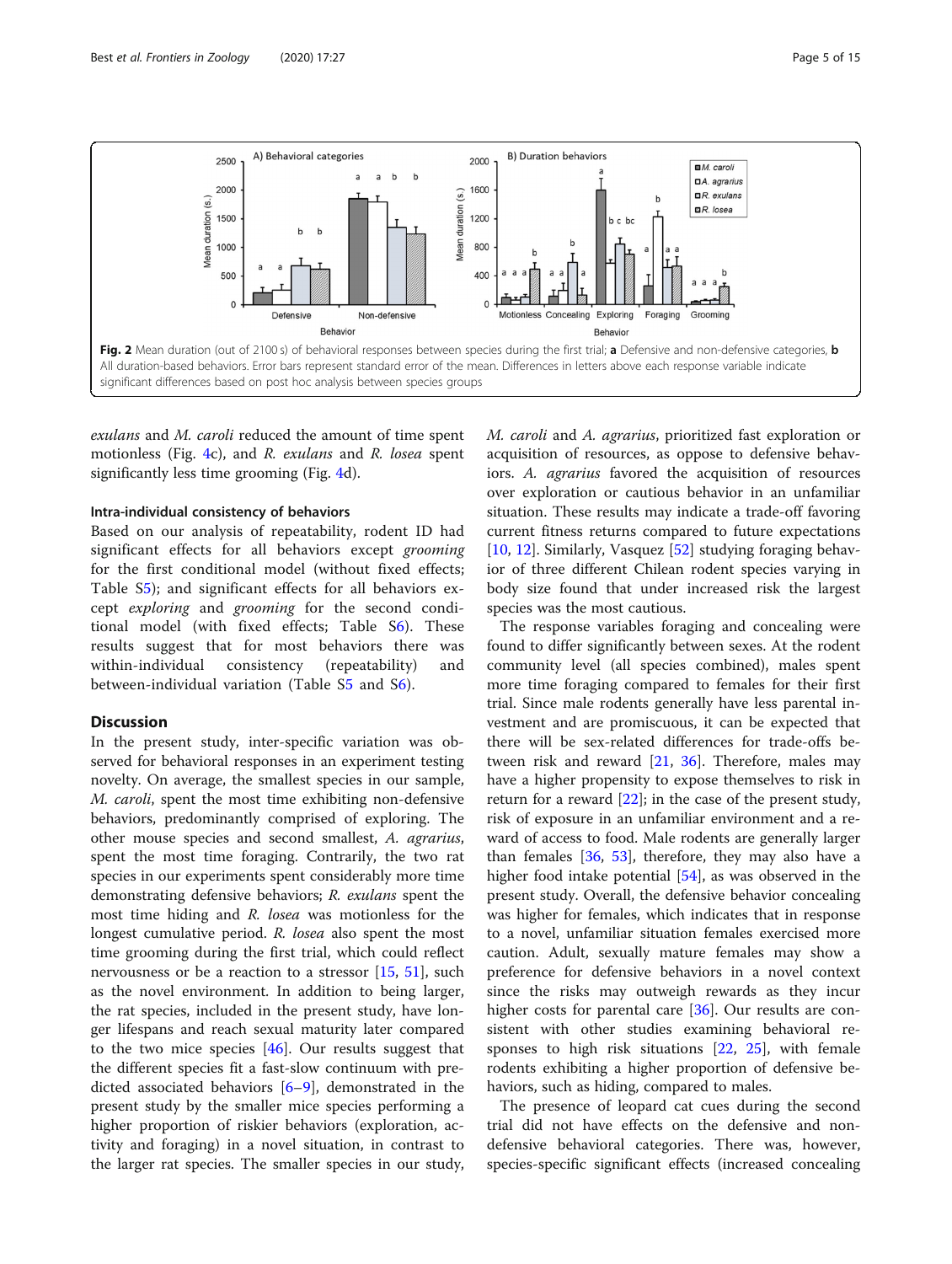<span id="page-5-0"></span>Table 3 Behavioral responses for the effects and interactions of trial, treatment and species. Significant values are displayed in bold

| Response          | Factor                     | Wald $x^2$ | df | P       |
|-------------------|----------------------------|------------|----|---------|
| Defensive         | Trial                      | 0.06       | 1  | 0.800   |
|                   | Treatment                  | 1.99       | 1  | 0.159   |
|                   | Species                    | 51.57      | 3  | < 0.001 |
|                   | Trial $\times$ Treatment   | 0.06       | 1  | 0.810   |
|                   | Trial $\times$ Species     | 4.63       | 3  | 0.201   |
|                   | Treatment $\times$ Species | 35.70      | 3  | < 0.001 |
| Non-defensive     | Trial                      | 2.46       | 1  | 0.117   |
|                   | Treatment                  | 0.27       | 1  | 0.603   |
|                   | Species                    | 22.67      | 3  | < 0.001 |
|                   | Trial $\times$ Treatment   | 0.01       | 1  | 0.979   |
|                   | Trial $\times$ Species     | 3.23       | 3  | 0.358   |
|                   | Treatment $\times$ Species | 6.15       | 3  | 0.104   |
| Exploring         | Trial                      | 12.18      | 1  | < 0.001 |
|                   | Treatment                  | 0.39       | 1  | 0.531   |
|                   | Species                    | 155.08     | 3  | < 0.001 |
|                   | Trial $\times$ Treatment   | 0.02       | 1  | 0.882   |
|                   | Trial $\times$ Species     | 24.71      | 3  | < 0.001 |
|                   | Treatment $\times$ Species | 1.63       | 3  | 0.653   |
| Foraging          | Trial                      | 4.96       | 1  | < 0.05  |
|                   | Treatment                  | 0.10       | 1  | 0.756   |
|                   | Species                    | 42.90      | 3  | < 0.001 |
|                   | Trial x Treatment          | 1.27       | 1  | 0.261   |
|                   | Trial $\times$ Species     | 11.86      | 3  | < 0.01  |
|                   | Treatment $\times$ Species | 4.05       | 3  | 0.257   |
| <b>Motionless</b> | Trial                      | 26.07      | 1  | < 0.001 |
|                   | Treatment                  | 0.18       | 1  | 0.668   |
|                   | Species                    | 93.87      | 3  | <0.001  |
|                   | Trial x Treatment          | 0.16       | 1  | 0.691   |
|                   | Trial $\times$ Species     | 19.06      | 3  | <0.001  |
|                   | Treatment $\times$ Species | 17.17      | 3  | <0.005  |
| Concealing        | Trial                      | 3.06       | 1  | 0.080   |
|                   | Treatment                  | 4.14       | 1  | <0.05   |
|                   | Species                    | 31.80      | 3  | < 0.001 |
|                   | Trial $\times$ Treatment   | 0.02       | 1  | 0.882   |
|                   | Trial $\times$ Species     | 7.01       | 3  | 0.071   |
|                   | Treatment $\times$ Species | 26.26      | 3  | < 0.001 |
| Grooming          | Trial                      | 10.73      | 1  | < 0.005 |
|                   | Treatment                  | 1.29       | 1  | 0.256   |
|                   | Species                    | 51.16      | 3  | <0.001  |
|                   | Trial $\times$ Treatment   | 0.23       | 1  | 0.633   |
|                   | Trial $\times$ Species     | 11.45      | 3  | < 0.05  |
|                   | Treatment $\times$ Species | 4.71       | 3  | 0.194   |

in A. agrarius and decreased motionlessness in R. exulans in response to leopard cat odor), which can most likely be attributed to within-individual consistency and between-individual variation. Individuals of A. agrarius that were assigned to the leopard cat odor treatment group also were more inclined to hide, which was observed consistently over both trials. Between-individual variation could explain how individuals of R. exulans in the control group spent more time motionless during the second trial compared to those in the predator odor group. Repeatability of behaviors over time and even across varying situations has been observed in similar experiments [[15](#page-12-0), [55,](#page-13-0) [56](#page-13-0)], and can even outweigh the effects of predator odors [\[17\]](#page-12-0).

The predator odor failing to elicit aversive behaviors in the present study conforms with many other studies that have exposed rodent species from wild populations to predator cues both in lab [[17,](#page-12-0) [25](#page-12-0), [57](#page-13-0)] and field [[32,](#page-13-0) [58](#page-13-0), [59\]](#page-13-0) contexts. Furthermore, many studies that have found significant effects of predator odors performed their experiments on captive-bred rodents [[22,](#page-12-0) [26,](#page-12-0) [49](#page-13-0), [50](#page-13-0)]. The domestication process of captive rodents may lead to an inhibition of behavioral variation and adaptability [[33](#page-13-0), [60\]](#page-13-0), resulting in more pronounced responses to foreign odorous stimuli. There is a growing consensus stipulating that for wild prey populations predator odors alone may not evoke strong antipredator responses [[6,](#page-12-0) [32,](#page-13-0) [61](#page-13-0)], but in turn, a combination of factors, including physiology, type of perceived risk, and habituation [[28](#page-12-0)]. Indirect risk factors, such as illumination and vegetation cover, have been found to play larger roles in governing rodent foraging behavior compared to direct predator cues, such as odor [[61,](#page-13-0) [62\]](#page-13-0).

Since leopard cats have been absent in eastern Taiwan for several decades, and therefore numerous generations of the local rodent species, it is possible these respective rodents have lost the ability to discriminate the odor. Additionally, other small carnivores in eastern Taiwan that are capable of predating on rodents, such as the lesser civet (Viverricula indica) and feral cats (Felis catus), occur at low densities (I. Best, unpublished data) or rodents are not a main prey item for them [\[63](#page-13-0), [64](#page-13-0)]. Antipredator responses are very costly [[65\]](#page-13-0) and if a given trait no longer serves a purpose it is likely that it will be selected against and lost [\[66](#page-13-0)]. Furthermore, according to the naiveté hypothesis prey are not expected to discriminate and respond accordingly to novel predators due to no previous encounters [\[67](#page-13-0)]. In Australia, the invasion of cane toads (Rhinella marina) prompted the relocation of native Northern quolls (Dasyurus hallucatus) to predator-free islands, and they have lived in these conditions for multiple generations [\[57](#page-13-0)]. Jolly et al. [[57\]](#page-13-0) compared responses of quolls from both the predator-free island population and mainland Australia to native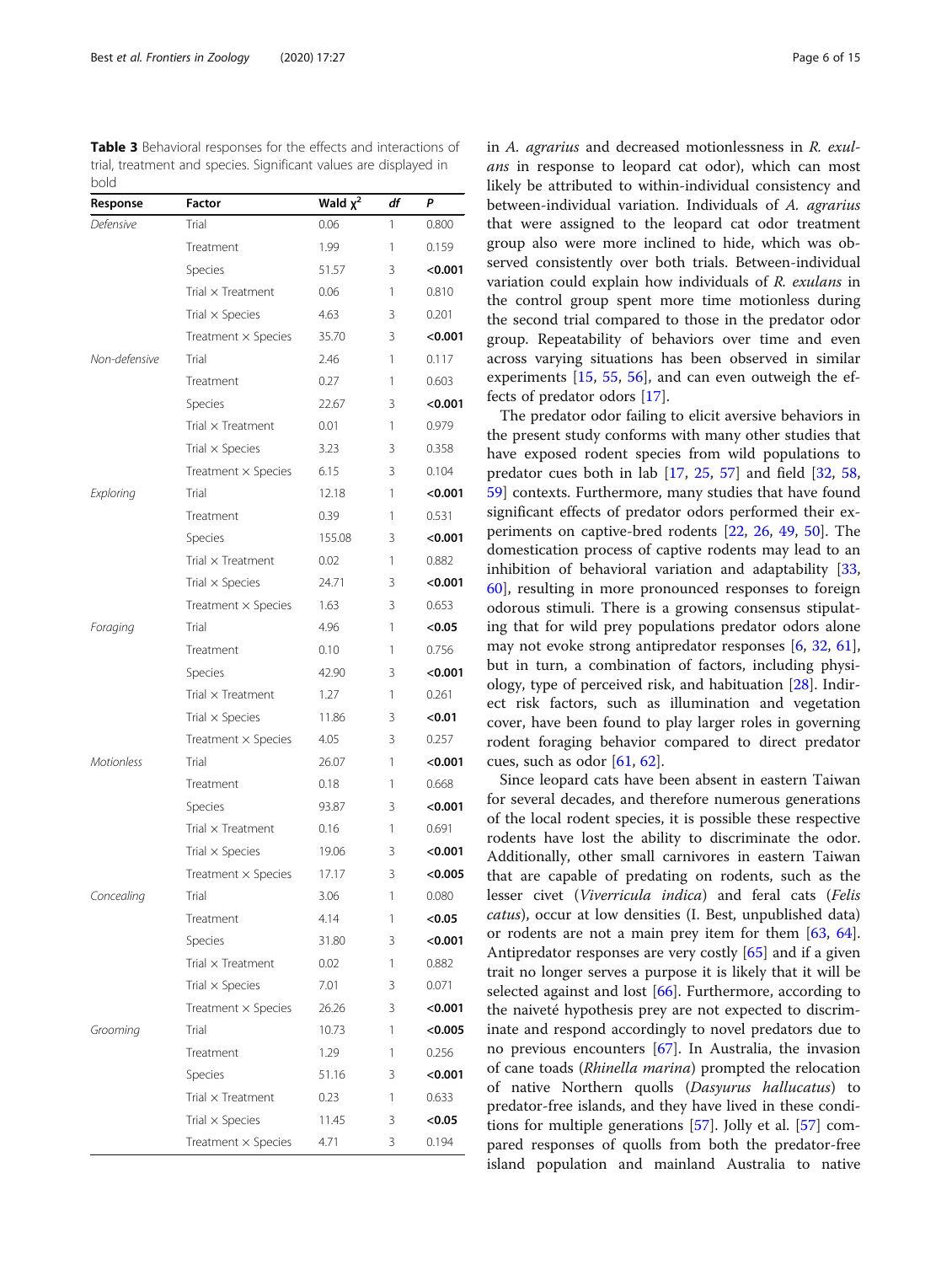<span id="page-6-0"></span>

C, 2nd trial LC

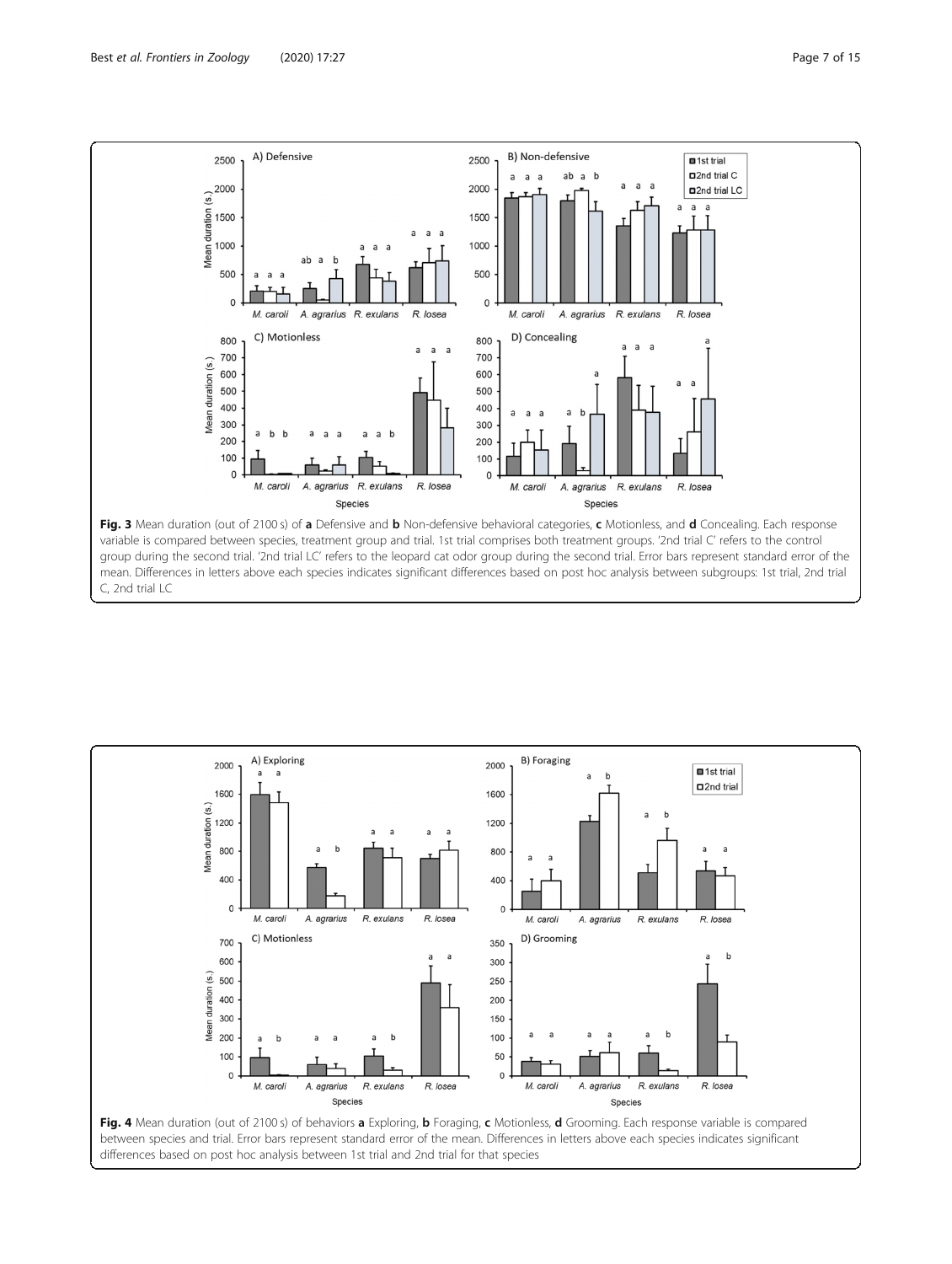predator cues. Opposite to the mainland quolls, the island population showed no aversion to the predator odors. For the current study, despite the possibility that rodents inhabiting leopard cat-free regions are naïve to the predator and are unable to recognize their odors, further research testing rodents in areas where leopard cats are present is necessary to affirm this prediction.

Given the lack of predator odor effects on rodent behavior, we were able to examine behavioral responses across trials. Two out of the four species showed significant increases in amount of time foraging, and M. caroli did spend more time foraging despite the difference not being significant. M. caroli and R. exulans also significantly decreased the amount of time spent motionless during the second trial. Therefore, the three species, M. caroli, A. agrarius and R. exulans, demonstrated a tradeoff in defensive behaviors, as well as exploration, for access to food resources, which can be indicative of boldness [[6,](#page-12-0) [16](#page-12-0), [18\]](#page-12-0). Even though exploring can be constituted as a non-defensive behavior conferring some boldness [[5\]](#page-12-0), individuals are still able to keep some level of vigilance [\[6,](#page-12-0) [10\]](#page-12-0) whereas with foraging, vigilance is sacrificed to a much higher degree [\[68](#page-13-0)].

Our results provide further support that wild populations of rodent species can have behavioral plasticity, as habituation can be linked to phenotypic plasticity [[15](#page-12-0), [69\]](#page-13-0). In the case of the present study, the increase in foraging activities and exploitation of the food patch can reflect learning and be a measure for information processing [[70](#page-13-0)]. Moreover, after accumulating sufficient knowledge of an initially unfamiliar environment (through repeated exposure), an optimal strategy could be to switch from exploration to exploitation of re-sources for an energetic reward [\[71](#page-13-0), [72](#page-13-0)]. Additionally, the variation between individuals that was observed in our experiments (Table [S5](#page-11-0) and S[6\)](#page-11-0) could also indicate large behavioral repertoires of the wild populations [\[73](#page-13-0)]. Therefore, the behavioral differences did not stop at the species level, but also within species at the individual level. A broad behavioral repertoire could also have implications for fitness under a changing environment – increased human activity and disturbance. A species with a wider behavioral range (boldness-shyness) may be more resilient to disturbances [\[8,](#page-12-0) [74\]](#page-13-0).

We find it unlikely that the increases in foraging activity observed were stress-induced or a product of our experimental procedure. Animals were food deprived for the same amount of time on both days of testing and were provided with ample food upon return to their housing cage after completing the first trial. Moreover, high levels of acute stress on rodents may inhibit food intake and prompt defensive behaviors [\[75](#page-13-0), [76](#page-13-0)]. We also consider it unlikely that the addition of novel objects (treatment apparatus) during the second trial masked the effects of the predator odor by instigating strong neophobic responses, since a majority of the test animals displayed the opposite response indicated by a decrease

treatment type. Although our results demonstrate changes in behavior across trial and context, likely reflecting habituation, we acknowledge that the short inter-trial interval may have influenced this result. Since a main objective of this study was to test the immediate responses of wildcaught rodents to a novel environment and predator odor, our experimental design did not incorporate lengthy intervals between testing. Additionally, many predator odor studies have used similar experimental durations and intervals [[17](#page-12-0), [30](#page-13-0), [49,](#page-13-0) [50\]](#page-13-0). Our study does provide a first-step approach for evaluating inter-specific habituation to a microenvironment in a controlled setting for the included species. To further substantiate our results, future studies could adopt a longer period between testing and incorporate repeated measures that more appropriately fit the research questions.

in defensive behaviors and exploration, irrespective of

The largest species included in our study, R. losea, had contrasting responses compared to the other species during the second trial. Namely, the species failed to exhibit significant increases in any of the non-defensive behaviors. The species did decrease the amount of time grooming, however, possibly suggesting a decrease in reactionary stress [\[51\]](#page-13-0). The former results may indicate different rates of habituation between the species. On average, R. losea ranged from three to ten times larger in size than the other species. With the predictions of the POL following a behavioral fast-slow continuum [[6,](#page-12-0) [8](#page-12-0), [12\]](#page-12-0), R. losea would be expected to be the most cautious species in our study, therefore, it could also be possible that this species would habituate to novelty at a slower pace. Larger species with slower life history traits tend to be more cautious with stronger neophobia responses  $[6, 6]$  $[6, 6]$ [8,](#page-12-0) [10\]](#page-12-0), therefore habituation to a novel situation with associated risk maybe slower compared to smaller species.

The invasive species, R. exulans, somewhat surprisingly spent the most time concealing during the first trial. However, the second trial for this species comprised a drastic reduction staying motionless with an increase in foraging. The average amount of time spent hiding was also lower, though the difference between the two trials was not significant. These results demonstrate the plasticity and habituation potential of the rat, which may be characteristic of an invasive species [\[5](#page-12-0), [77](#page-13-0), [78](#page-13-0)]. Additionally, the initial caution the species exercised could also be somewhat indicative of their strategy for occupying novel environments – not overly bold to a degree of recklessness. The species could benefit from processing information and assessing risk about the new environment from a safe refuge in addition to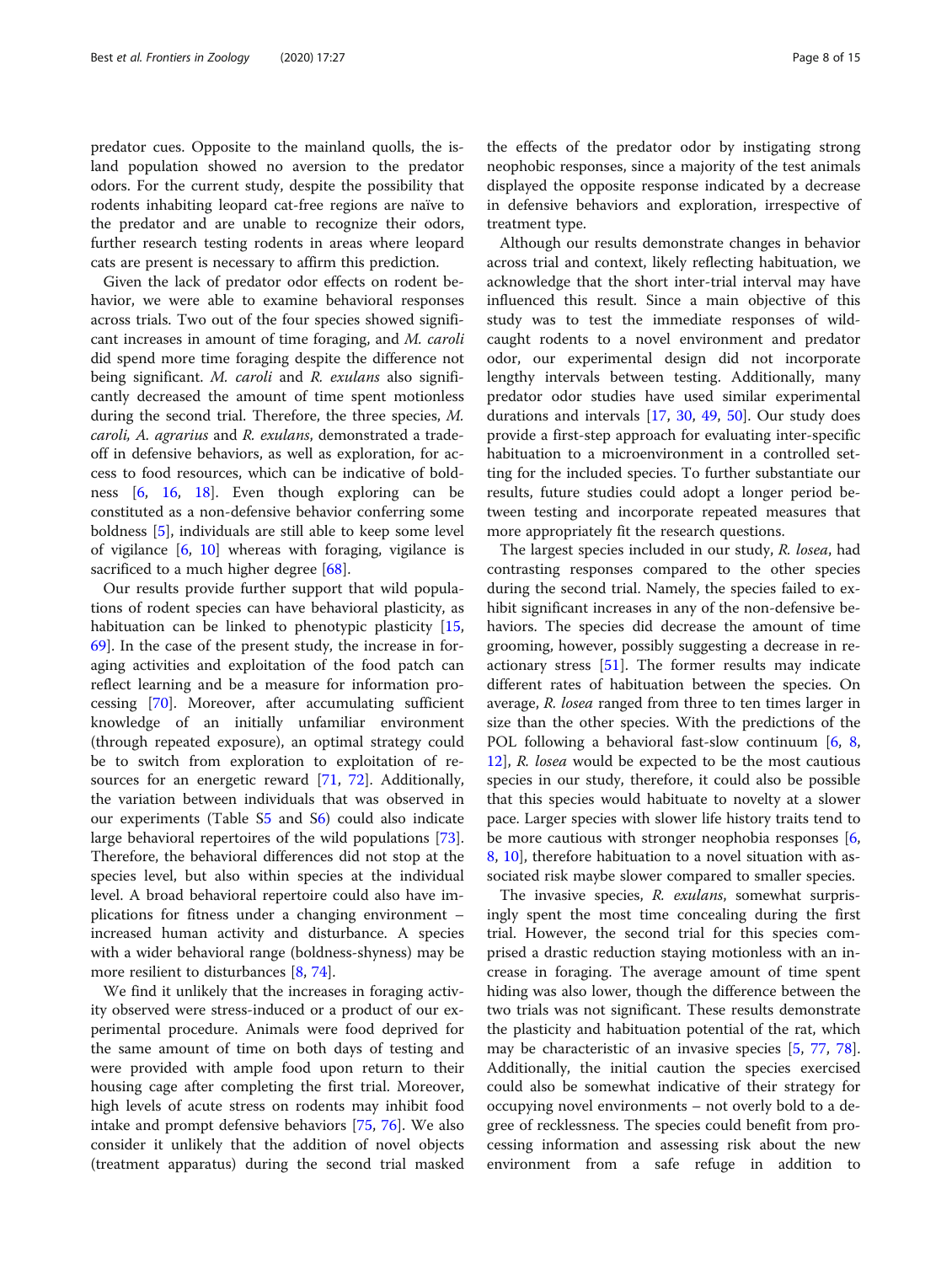exploration [\[79,](#page-13-0) [80\]](#page-13-0). To better understand the habituation potential and rate of invasive species, further studies adopting a comparative approach involving multiple invasive and native species will be necessary.

Interestingly, in tandem with the range expansion of R. exulans in eastern Taiwan, A. agrarius has been experiencing population declines [[81\]](#page-13-0); I. Best, unpublished data]. In the present study, we observed A. agrarius to be the most voracious foragers exposing themselves to risk for the longest periods of time. The lack of defensive behaviors to the simulated cues of risk in our experiments (novel environment and objects) may suggest that they have an increased vulnerability to predators, biological enemies and other disturbances in the wild.

Our assessment testing intra-individual consistency found most of our measured behaviors to be repeatable, supporting between-individual variation and likely behavioral types. Individuals in our trials fit a spectrum of boldness and exploration/ activity. Some caution should be exercised in the interpretation and application of these results due to the experimental design of our study. An initial aim of ours was to test inter-specific behavioral responses to a predator cue, therefore, the necessary addition of the treatment apparatus during the second trial changed a context parameter, which may impede validity and statistical power of repeatability tests [[82\]](#page-13-0). Despite this limitation, this comparative, exploratory study does provide a foundation for inter-individual variation and within-individual repeatability of behaviors on a multi-species level. We suggest that future studies employ the appropriate methodology and design better suited to examine personality traits of individuals amongst different species to advance understanding of behavioral plasticity in ecological contexts.

#### Conclusions

Most studies to date examining behavioral and life history covariation have largely focused on individuals or populations of a single species [\[6](#page-12-0), [9](#page-12-0), [83\]](#page-13-0), therefore our pioneer study provides further insight for the association between behavior and POL, exemplified by inter-specific behavioral variation in accordance with a fast-slow continuum. In a novel microenvironment, the smaller, "faster" species of mice displayed more proactive behaviors conferring boldness, whereas the larger, "slower" rat species exercised more caution. Our findings also suggest that these four species of rodents in eastern Taiwan may be naïve to leopard cat cues, indicating that antipredator behaviors may be learned from experience. However, further research is required to uncover this assumption. Finally, despite the addition of a predator odor and novel object, we observed a trend for an increase in nondefensive behaviors across all species – representing habituation and behavioral plasticity. In the context of

regions undergoing landscape changes facilitated by increased human activity and development, as is the case in Hualien County in eastern Taiwan, the survival and success of wild rodents may be dependent on broad behavioral repertoires.

#### Methods

#### Study area

We conducted our study in Hualien County located in eastern Taiwan. Our experiments took place at National Dong Hwa University, Shoufeng Township, Hualien County (23.90 °N, 121.54 °E). In low-elevation areas of Hualien a variety of habitats supports rodents including the Ryukyu mouse (Mus caroli), striped field mouse (Apodemus agrarius), lesser ricefield rat (Rattus losea), greater bandicoot rat (Bandicota indica), as well as the introduced species the house mouse (Mus musculus) and Pacific rat (Rattus exulans). Leopard cats have been absent in Hualien for multiple decades, but there are historical records of their occurrence in the region [\[41](#page-13-0)]. This allowed us to test leopard cat odors as a novel predator cue and to assess whether the native rodents are naïve to leopard cat odors and subsequently lack anti-predator behavioral responses.

#### Animal collection and maintenance

Animals were live-trapped using a combination of Sherman (26.5 X 10 X 8.5 cm) and mesh (27 X 16 X 13 cm) traps. We deployed the traps at sites in fields of the agricultural areas of northern Hualien County. Since an objective of this study was to include individuals from multiple rodent species, we sampled different habitat types. All sites were a minimum distance of 500 m apart and only sampled once to ensure that we did not trap the same individual more than once. Wang  $&$  Wang  $[84]$  $[84]$  $[84]$ reported that large rodent species, such as R. losea, rarely move more than 500 m. Traps were baited with sweet potato covered in peanut butter and set in the late afternoon and rechecked first thing the next morning.

Our target species included two mice species, M. caroli and A. agrarius, and two rat species, R. exulans and R. losea. The inclusion of these species was due to higher trapping success and for inter-specific representation of rodent communities exhibiting variation in morphological and life history traits. Additionally, since R. *exulans* is an invasive species  $[81]$  $[81]$ , we wanted to determine if there were any associated behavioral differences from the other native species. Only adults of each species group were included in our experimental trials. Upon capture, target species that met our criteria were examined to determine sex and reproductive status. Reproductive maturity was concluded if testes were descended in the scrotal region for males, and the presence of vaginal perforation and/ or swollen nipples for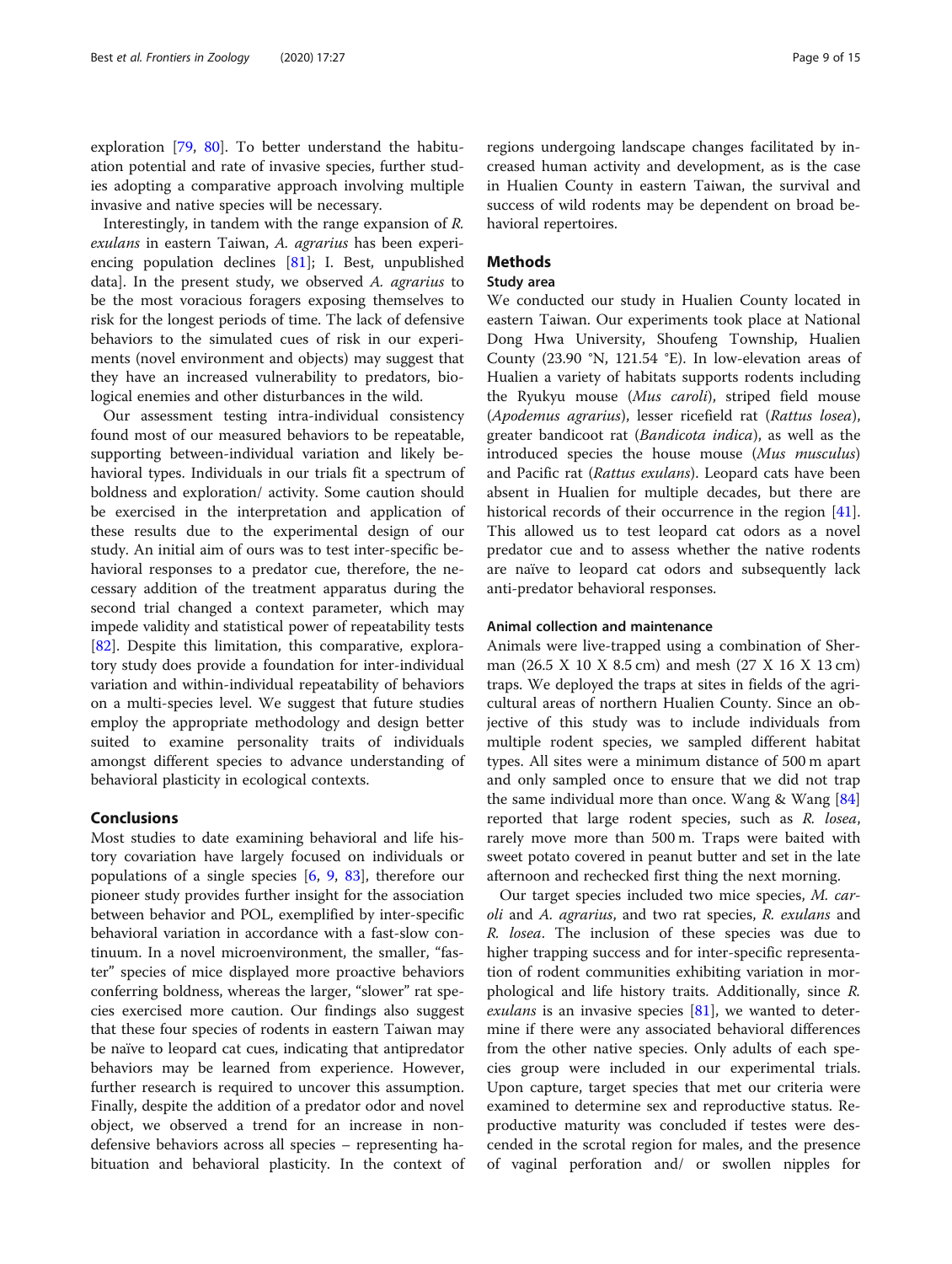females. To avoid potential sources of behavioral bias, if females were considered pregnant they were excluded from the trial. We also measured body weight  $(\pm 0.1 \text{ g})$ , body length (snout to anus, mm) and tail length (anus to tail tip, mm). Animals were kept for a maximum period of 48-h after which they were released at the same site they were captured. We kept rodents in a designated housing room in mesh cages (27 X 16 X 13 cm); with one rodent housed per cage and no more than ten test animals were kept at a given time. Rodents were provided with water and food ad libitum until 10 h before each trial. Additionally, cages contained shredded paper for bedding, a cardboard tube for hiding, and we placed a cover over all cages for additional privacy and to maintain separation. The housing room was maintained at  $24 \pm 1$  °C with natural lighting. Only one researcher entered the housing room to provide water, food and to collect rodents for the trials; this was to minimize disturbance.

#### Predator odor

Leopard cat body odor and fecal samples were collected from captive individuals at Taipei Zoo and Pingtung Rescue Center for Endangered Wild Animals. Body odors were obtained by placing clean towels sterilized by an Autoclave in the sleeping areas of that cats' enclosures for a period of roughly 30 days. This duration was to allow for the towel to be sufficiently permeated with the leopard cat's odor. Upon receiving the towels, they were cut into smaller segments (15 X 15 cm), which has proven to be an effective size at eliciting antipredator behavioral responses in prey species [\[30,](#page-13-0) [85](#page-14-0)]. The segments were then placed in airtight, re-sealable plastic bags and stored in a  $-20^{\circ}$ C freezer until later use. Clean, latex gloves were worn at all times when handling the towels. Fecal samples were also collected from the same donor individuals that provided the body odor samples. Upon request of collection, fresh feces were collected daily, placed in airtight, re-sealable plastic bags and stored in a freezer at − 20 °C. Samples were stored in a freezer for a maximum period of 2 months before use. On the day of experimental trials, fecal samples of the same donor individual were thawed and pooled together. The feces were then crushed and diluted with distilled water to create a mixture with a ratio of 1 part feces (g) and 1-part distilled water (mL). This ratio has been commonly used in other predator odor experiments [\[26,](#page-12-0) [86\]](#page-14-0). We used body odor and fecal samples in concert for our leopard cat odor treatment. Corresponding body odor and fecal samples of the same donor individual were always paired together. We did not consider the combination of both odor types to be an exaggeration of leopard cat cues, since our aim was to simulate high predation risk. Furthermore, predators, such as felids, often leave multiple scent types at areas they visit [\[87](#page-14-0)–[89](#page-14-0)].

#### Experimental apparatus

Trials were conducted in an open-area test arena (165 cm long X 80 cm wide X 70 cm deep; Fig. [1](#page-2-0)), which consisted of an opaque, rectangular-shaped box made of plastic material that was non-permeable and easy to clean. The size of the arena was to allow for sufficient exploration and to prevent escape. The arena was divided into three-sections using a non-odorous tape that was clearly visible under low light; in section 1 a PVC tri-entry tube (referred to as the hide; 50 mm diameter) was placed in the center to allow concealing. We thought it was important to include a hide, as evasion and/ or hiding are common defensive behavioral responses of wild rodents when facing risk [[36](#page-13-0), [90](#page-14-0)]. In section 3 at the opposite end of arena we placed a foraging tray and the treatment apparatus (present only during the treatment trial) (Fig. [1](#page-2-0)). The foraging trays (17.3 X 12.1 X 3.8 cm) contained 5.0 g of millet seed mixed thoroughly in 75 g of extra fine sand. Through our preliminary tests and pilot study, we were able to determine millet seed as an appropriate food source. The purpose of including the foraging tray was to assess propensity to forage in a novel environment and risky context, which enabled a metric for boldness to be measured [\[16](#page-12-0), [18](#page-12-0), [91\]](#page-14-0).

We affixed a WI-FI enabled surveillance camera (D-Link DCS-936 L; D-Link, Taipei, Taiwan) equipped with infrared capabilities to the upper edge of the interior wall above section 3 (Fig. [1](#page-2-0)) and positioned the camera to fit the treatment apparatus, foraging tray and hide in the field of view. This camera also provided us with live streaming of all trials. We also used a camcorder (Haus-Bell HDV-302S; USCLOUND Trade Inc., California, USA) with infrared attached to a tripod and positioned to have the interior of the arena in the field of view. The combination of the two cameras ensured there were no blind spots and the whole interior of the arena was fully captured.

The apparatus for the leopard cat odor treatment consisted of a body odor towel segment placed on a tray (22 X 17 X 3 cm) with 5 g of the fecal solution on a petri dish positioned on top. The non-odor control treatment comprised a clean towel segment sprayed with distilled water placed on a tray with an empty petri dish on top. These apparatus are hereafter referred to as treatment apparatus.

#### Trial procedures

Our experimental trials took place from September to November 2018 and January to June 2019. All trials were conducted between 18:00 and 23:00, starting after dusk, in a testing room with the lights turned off to reflect natural light conditions and account for the rodents' active period. Test subjects were food deprived for at least 10 h before each trial since an objective of this study was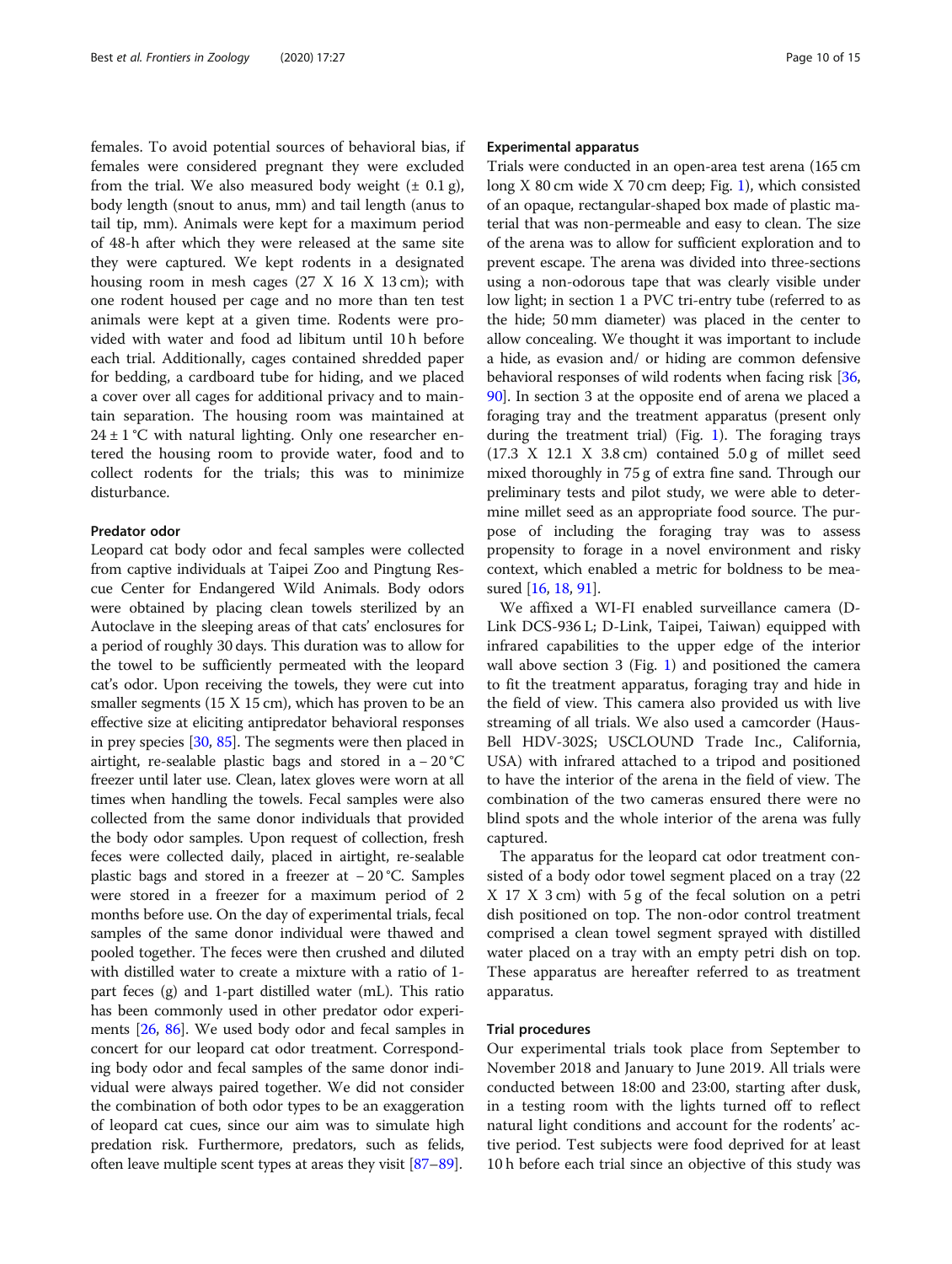to examine foraging behavior. All test animals were tested for two consecutive nights. The purpose of the first trial (first night for each animal) was to test the rodents' responses to a novel environment (test arena), therefore the treatment apparatus was excluded. During the second trial on the successive night, which included the treatment apparatus, the main aim was to assess the rodents' responses to the predator odor. The order for animals to be tested was randomly selected and kept the same upon the second night to allow for 24 h between each animal's trials. Test animals were transferred from to the testing room in their cages by the same researcher for each of their trials. The cages were placed in section 1 (Fig. [1\)](#page-2-0) of the test arena and their cage door was left open. Once it was confirmed that the rodent had left their cage and entered the arena, cages were removed, cameras were activated, and the researcher exited the testing room. Trials were able to be viewed from a separate room via a live stream of the surveillance camera, in addition to being video recorded. The duration of all trials was 35 min, which included a 5-min introductory period, followed by a brief disturbance from a researcher (placement of treatment apparatus in the arena), then the remaining 30 min. We selected this length for our trials since our aim was to measure immediate responses to a novel environment and predator cue. Similar trial durations and inter-test intervals have been employed in lab-based predator odor experiments that have tested on rodents [[26](#page-12-0), [30](#page-13-0), [49](#page-13-0), [50\]](#page-13-0). During the first trial, since the treatment apparatus was absent and not placed in the arena, we mimicked the procedure of entering the testing room after the 5-min introductory period to control for any effects on behavior that the disturbance (placement of treatment apparatus) in the second trial would cause. During the second trial, the treatment apparatus was placed in section 3 of the arena adjacent to the foraging tray (Fig. [1\)](#page-2-0). Upon completion of each trial, animals were returned to their cages and housing room. The remaining food content in the foraging trays were sieved and weighed using an electronic scale  $(\pm 0.1 \text{ g})$ before replacing the seeds and sand. We thoroughly cleaned the test arena and apparatus using 75% ethanol and allowed at least 30 min for any lingering odors in the testing room to dissipate before starting the next trial.

#### Test subjects

Our sample from the experimental trials included 68 test subjects: 13 *M. caroli* (5 male, 8 female; average weight: male = 12.  $8 \pm 0.7$  g, female = 12.6  $\pm$  0.5 g), 16 *A. agrarius* (7 male, 9 female; average weight: male =  $27.7 \pm 1.8$  g, female =  $28.2 \pm 1.0$  g), 22 *R. exulans* (15 male, 7 female; average weight: male =  $44.4 \pm 1.4$  g, female =  $33.1 \pm 1.6$  g), and 17 R. losea (10 male, 7 female; average weight: male =  $120.4 \pm 6.5$  g, female =  $109.4 \pm 5.7$  g). We employed a stratified random sampling design to assign a similar number of individuals from each species to either the control group or leopard cat odor group. Each treatment group consisted of 34 rodents (control = 7 M. caroli, 8 A. agrarius, 11 R. exulans, 8 R. losea; leopard cat odor =  $6, 8, 11, 9$ , respectively).

#### Behavioral response analysis

The videos of all trials were analyzed manually offline and in-depth. The behaviors we scored were exploring, foraging, motionless, concealing, grooming, consumption, foraging events, latency to forage, jumping and contact (Table [1\)](#page-3-0).

For each behavior to be considered and scored it would have to last for at least 3 s. We included the 'head out' behavior as part of concealing because it was not commonly observed amongst the test subjects. Vigilant rearing was also not observed in our trials. Based on our preliminary trials, the test subjects did not display any preference for the different sections of the arena, so the time spent in different sections was not included. We further divided four of the five duration-based behaviors (Table [1\)](#page-3-0) into two categories defensive and non-defensive defined as exhibiting motionless and concealing, and exploring and foraging, respectively. Exploration and foraging are commonly classified as non-defensive behaviors for rodents, whereas motionless and concealing are considered defensive responses to risk [[32,](#page-13-0) [92](#page-14-0), [93\]](#page-14-0). We defined these behavioral categories in order to test our prediction of inter-specific behavioral variation following a fast-slow continuum. Contact was only scored during the second trial because the treatment apparatus was absent in the arena for the first trial. Consumption was expected to vary across species in our experiment due to the inter-specific size disparity. To account for this, we calculated a consumption ratio defined as the amount of food eaten proportional to the animal's body weight and expressed as a percentage.

We found some of the measured behaviors to be highly correlated; time exploring with jumping, and time foraging with consumption ratio and foraging events based on Spearman rank correlations (Table S[3\)](#page-11-0). Additionally, latency to forage was significantly negatively correlated with time foraging (Table [S3\)](#page-11-0). To avoid redundancy, we excluded the behaviors consumption ratio, foraging events, latency to forage and jumping from the focus and analysis included in the main text. Results of these behaviors are available in the Supplementary material (Table [S4](#page-11-0)). Therefore, time spent exploring served as a proxy for exploration and activity [[5,](#page-12-0) [6](#page-12-0), [71\]](#page-13-0), and time foraging for resource acquisition and boldness [[16](#page-12-0), [18](#page-12-0)].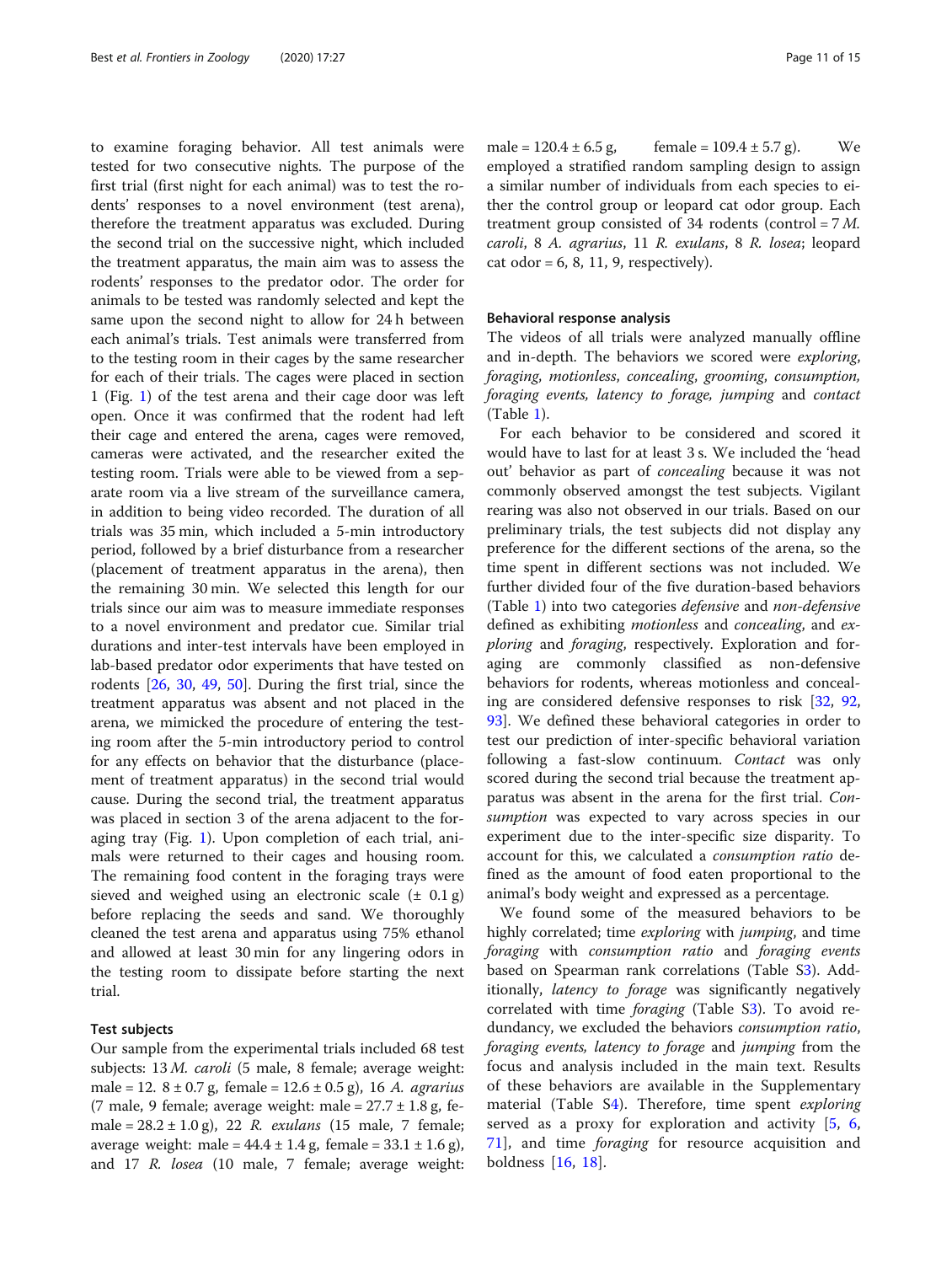#### <span id="page-11-0"></span>Statistical analysis

Since our response variables did not meet the assumptions of normality we employed generalized linear models (GLM) and generalized estimating equation (GEE) models encompassing various link functions that best fit the distribution of our data. For longitudinal analysis, GEEs have been found to be very robust, flexible and well-suited models for behavioral data that violate the assumptions of normality [[94](#page-14-0)]. To take into account potential seasonal influences on rodent behavior, we initially included a seasonality variable in our models; defined as the difference in days between a baseline date (July 1st 2018) and the date of the trials. This seasonality variable had no significant effects on any of our behavioral responses, so we excluded it from all successive models to not exhaust too many degrees of freedom. Additionally, because species already considers differences in life history and morphological traits, such as size, we did not include body weight as a factor in our models.

To test responses to a novel environment (first trial only), for all the duration-based response variables, with the exception of exploring and non-defensive behaviors, we ran a GLM incorporating a negative binomial loglink function with a fixed offset value equal to 2100 (total amount of time in seconds in a trial). In these models, the predictors were fixed factors species and sex, as well as their interaction. The response variables exploring and non-defensive were analyzed using a GLM fit with a gamma log-link function; with species and sex set as the fixed factors.

We measured rodent responses to leopard cat odor using a GEE (with the exception of contact) with test animal ID as the subject variable and trial as the withinsubject variable. GEEs with negative binomial log-link functions were performed for each duration-based response incorporating an offset equal to 2100 and setting trial (first and second), treatment (leopard cat odor or control), and species as the fixed factors. The variable trial was included in our models as a factor because in addition to testing the effects of a predator odor, we sought to assess any differences in behaviors between the first and second trials. We included two-way interactions between our fixed factors in our models, but not a three-way interaction. We excluded a three-way interaction because it did not coincide with our research objectives and to save degrees of freedom. The variable sex was excluded from these models since animal ID was already included, which factored in sex as well as the other unique characteristics of an individual animal. Additionally, testing the effect of sex was not an objective of ours for the second trial. For the response contact we ran a GLM with a negative binomial log-link function and included treatment and species as fixed factors, since this variable was only measured during the second trial. Post hoc analyses were performed for all models to test for differences between subgroups (e.g. species groups, trials of a species) of our fixed factors using estimated marginal means with a pairwise contrast incorporating a least significant difference.

In order to assess the potential importance of withinindividual consistency for our measured behaviors [[14](#page-12-0), [15,](#page-12-0) [17,](#page-12-0) [82](#page-13-0)], we performed two comparisons of linear mixed models (LMMs) with the restricted maximum likelihood (REML) method; each comprising two models. In the first comparison, one model only included intercept, and the second model included intercept and rodent identity (ID) set as a random effect. This model provided a baseline for amount of variance explained by rodent ID (Table S5). In the second comparison, both models included species, trial and treatment as fixed effects, and only one model included ID as a random effect. For each comparison, the two models (with or without ID as a random effect) were tested for significance of betweenindividual variance of a behavior by calculating the loglikelihood ratio  $[15, 17, 82]$  $[15, 17, 82]$  $[15, 17, 82]$  $[15, 17, 82]$  $[15, 17, 82]$  $[15, 17, 82]$  $[15, 17, 82]$ . We approximated the *p*-value of the log-likelihood ratio test (LRT) following Martin & Reale [[15](#page-12-0)]. For each behavior, repeatability was estimated as  $R = V_i/(V_i + V_r)$ ; where  $V_i$  is the variance of the random effect (rodent identity) and  $V_r$  is the residual variance [[20](#page-12-0), [82](#page-13-0)]. Please refer to the Supplementary material for the results (Table S5 and S6).

For all of our statistical analyses significance was considered at  $\alpha = 0.05$ . All statistical analyses were performed with SPSS v.25.0 (IBM, Armonk, USA).

#### Supplementary information

Supplementary information accompanies this paper at [https://doi.org/10.](https://doi.org/10.1186/s12983-020-00376-8) [1186/s12983-020-00376-8](https://doi.org/10.1186/s12983-020-00376-8).

Additional file 1: Table S1. Mean and standard error in duration (sec.) amount (%) and frequency of response behaviors of species and sexes for Trial 1. Table S2. Mean and standard error in duration (sec.), amount (%) and frequency of response behaviors of species and treatment groups for Trial 2. Table S3. Spearman rank correlation matrix of all measured individual behaviors. Significant values are displayed in bold. Table S4. Behavioral responses of first trial only for the factor species, sex, and their interaction; and behavioral responses for the effects and interactions trial, treatment, and species. Significant values are displayed in bold. Table S5. Within-individual consistency in behaviors and significance of a random effect (ID) in linear mixed models of behavioral variables for individuals from all species ( $n = 68$ ). Significant differences between models are based on log-likelihood ratio tests and displayed in bold. Table S6. Within-individual consistency in behaviors and significance of a random effect (ID) in linear mixed models of behavioral variables for individuals from all species ( $n = 68$ ). Species, treatment and trial included as fixed effects in both models. Significant differences between models are based on log-likelihood ratio tests and displayed in bold. Figure S1. Mean duration (out of 2100 s) of behaviors A) Concealing and B) Latency to forage, number of occurrences of C) Foraging events, and D) Consumption ratio. Each response variable is compared between species and trial. Error bars represent standard error of the mean. Differences in letters above each species indicates significant differences based on post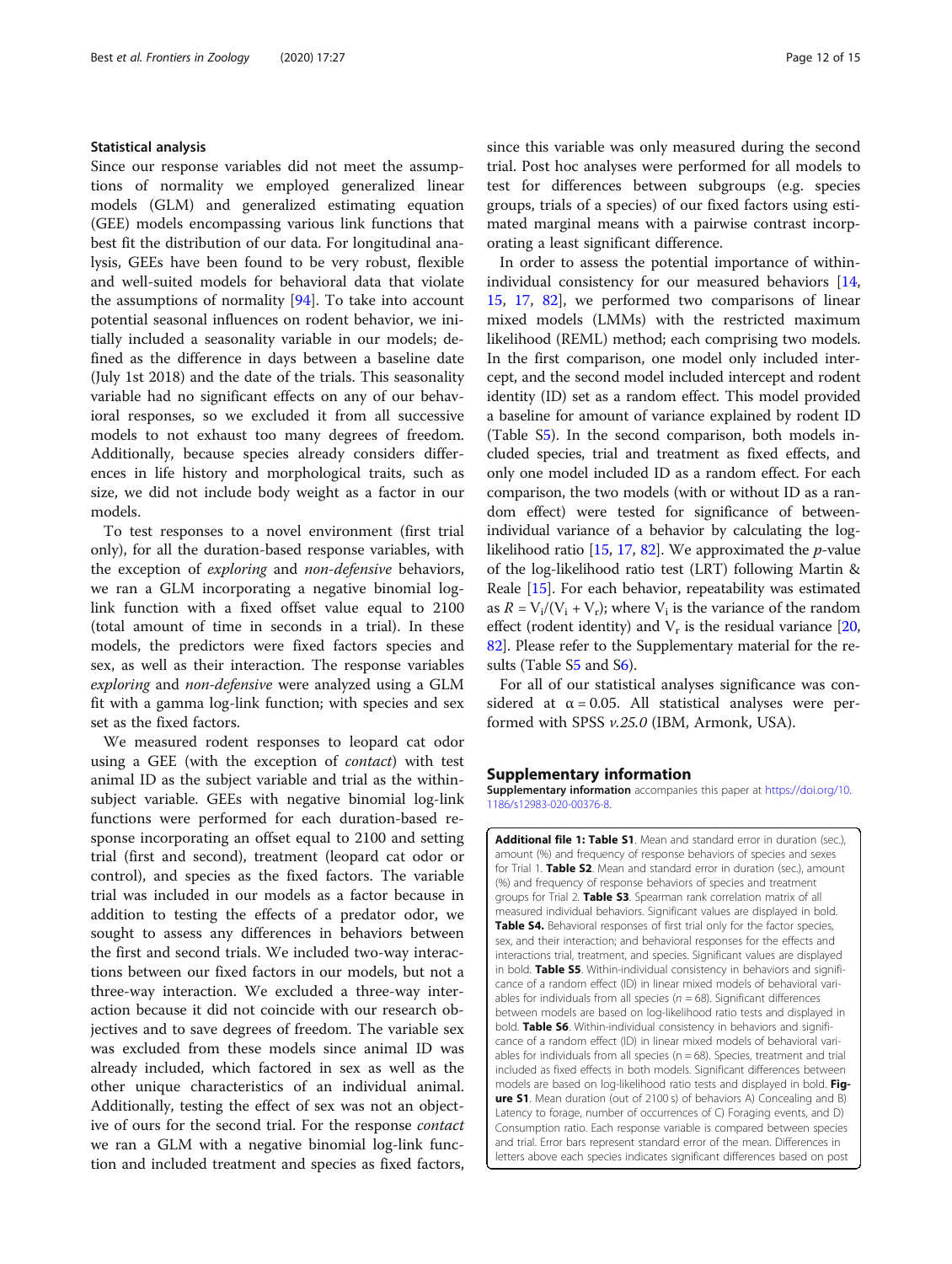<span id="page-12-0"></span>hoc analysis between 1st trial and 2nd trial for that species. Figure S2. Mean number of occurrences of A) Jumping, and B) Contact. Jumping is compared between species, treatment group and trial. Contact is compared between species and treatment group. 1st trial comprises both treatment groups. '2nd trial C' refers to the control group during the second trial. '2nd trial LC' refers to the leopard cat odor group during the second trial. Error bars represent standard error of the mean. Differences in letters above each species indicates significant differences based on post hoc analysis between subgroups: 1st trial, 2nd trial C, 2nd trial LC.

#### Abbreviations

GLM: Generalized linear model; GEE: Generalized estimating equation; LMM: Linear mixed model; LRT: Log-likelihood ratio test; POL: Pace-of-life; REML: Restricted maximum likelihood

#### Acknowledgements

We would like to thank Megan Kuo and the staff at Pingtung Rescue Center for Endangered Wild Animals, as well as the staff of the Formosan Animal Area at Taipei Zoo for their assistance in collecting leopard cat odor samples. We would also like to thank the volunteers for their help with field work and collecting test subjects. A special thanks is given to Jackie Pickering for her help with work in the field and conducting the experimental trials.

#### Authors' contributions

INB, CCK and KCJP conceived and designed the study; INB and HYL collected study materials; INB performed field work and experimentation; INB analyzed data; INB, CCK and PJLS interpreted the data and results; INB wrote and prepared the manuscript; INB, CCK, PJLS and KCJP edited and revised the manuscript; CCK oversaw the study; The authors read and approved the final manuscript.

#### Funding

This study was funded by Taiwan Ministry of Science and Technology (MOST 107–2311-B-003-003) awarded to CCK. The funders had no role in study design, data collection and analysis, decision to publish, or preparation of the manuscript.

#### Availability of data and materials

The datasets used and analyzed during the current study are available from the corresponding author on request.

#### Ethics approval and consent to participate

All components of this study were approved by National Taiwan Normal University Animal Care and Use Advisory Committee (Permit # NTNU-106047). All researchers involved in this study abided to the legal requirements of animal handling and welfare in Taiwan. Furthermore, none of the animals included in the experimental procedures are classified as threatened in Taiwan.

#### Consent for publication

Not applicable.

#### Competing interests

The authors declare that they have no competing interests.

#### Author details

<sup>1</sup> Biodiversity Program, Taiwan International Graduate Program, Academia Sinica, Taipei, Taiwan. <sup>2</sup>Department of Life Sciences, National Taiwan Normal University, Taipei, Taiwan. <sup>3</sup>Taipei Zoo, Taipei, Taiwan. <sup>4</sup>Institute of Wildlife Conservation, College of Veterinary Medicine, National Pingtung University of Science and Technology, Neipu, Pingtung, Taiwan.

#### Received: 1 June 2020 Accepted: 14 September 2020 Published online: 21 September 2020

#### References

- 1. Stearns SC. The influence of size and phylogeny on patterns of covariation among life-history traits in the mammals. Oikos. 1983;41:173–87.
- 2. Wikelski M, Ricklefs RE. The physiology of life histories. Trends Ecol Evol. 2001;16:479–81.
- 3. Ricklefs RE, Wikelski M. The physiology/life-history nexus. Trends Ecol Evol. 2002;17:462–8.
- 4. Dobson FS, Oli MK. Fast and slow life histories of rodents. In: Wolff JO, Sherman PW, editors. Rodent societies: an ecological and evolutionary perseptive. Chicago: University of Chicago Press; 2007. p. 99–105.
- 5. Sih A, Bell A, Johnson JC. Behavioral syndromes: an ecological and evolutionary overview. Trends Ecol Evol. 2004;19:372–8.
- 6. Réale D, Reader SM, Sol D, McDougall PT, Dingemanse NJ. Integrating animal temperament within ecology and evolution. Biol Rev. 2007;82:291– 318.
- 7. Stamps JA. Growth-mortality tradeoffs and 'personality traits' in animals. Ecol Lett. 2007;10:355-63.
- 8. Réale D, Garant D, Humphries MM, Bergeron P, Careau V, Montiglio PO. Personality and the emergence of the pace-of-life syndrome concept at the population level. Phil Trans Roy Soc B. 2010;365:4051–63.
- 9. Dammhahn M, Dingemanse NJ, Niemelä PT, Réale D. Pace-of-life syndromes: a framework for the adaptive integration of behaviour, physiology and life history. Behav Ecol Sociobiol. 2018;72:62.
- 10. Montiglio PO, Dammhahn M, Messier GD, Réale D. The pace-of-life syndrome revisited: the role of ecological conditions and natural history on the slow-fast continuum. Behav Ecol Sociobiol. 2018;72(7):116.
- 11. Royauté R, Berdal MA, Garrison CR, Dochtermann NA. Paceless life? A metaanalysis of the pace-of-life syndrome hypothesis. Behav Ecol Sociobiol. 2018;72:64.
- 12. Wolf M, Van Doorn GS, Leimar O, Weissing FJ. Life-history trade-offs favour the evolution of animal personalities. Nature. 2007;447:581–4.
- 13. Sol D, Maspons J, Gonzalez-Voyer A, Morales-Castilla I, Garamszegi LZ, Møller AP. Risk-taking behavior, urbanization and the pace of life in birds. Behav Ecol Sociobiol. 2018;72:59.
- 14. Carter AJ, Feeney WE, Marshall HH, Cowlishaw G, Heinsohn R. Animal personality: what are behavioural ecologists measuring? Biol Rev. 2013;88:465–75.
- 15. Martin JG, Réale D. Temperament, risk assessment and habituation to novelty in eastern chipmunks, Tamias striatus. Anim Behav. 2008;75:309–18.
- 16. Dammhahn M, Almeling L. Is risk taking during foraging a personality trait? A field test for cross-context consistency in boldness. Anim Behav. 2012;84: 1131–9.
- 17. Cremona T, Mella VS, Webb JK, Crowther MS. Do individual differences in behavior influence wild rodents more than predation risk? J Mammal. 2015; 96:1337–43.
- 18. Mella VS, Ward AJ, Banks PB, McArthur C. Personality affects the foraging response of a mammalian herbivore to the dual costs of food and fear. Oecologia. 2015;177:293–303.
- 19. Dall SR, Houston AI, McNamara JM. The behavioural ecology of personality: consistent individual differences from an adaptive perspective. Ecol Lett. 2004;7:734–9.
- 20. Mazzamuto MV, Cremonesi G, Santicchia F, Preatoni D, Martinoli A, Wauters LA. Rodents in the arena: a critical evaluation of methods measuring personality traits. Ethol Ecol & Evol. 2019;31:38–58.
- 21. Trivers RL. Parental investment and sexual selection. In: Campbell B, editor. Sexual selection and the descent of man 1871–1971. Chicago: Aldine Publishing Company; 1972. p. 136–79.
- 22. Jolles JW, Boogert NJ, van den Bos R. Sex differences in risk-taking and associative learning in rats. Roy Soc Open Sci. 2015;2:150485.
- 23. Harris S, Ramnarine IW, Smith HG, Pettersson LB. Picking personalities apart: estimating the influence of predation, sex and body size on boldness in the guppy Poecilia reticulata. Oikos. 2010;119:1711–8.
- 24. King AJ, Fürtbauer I, Mamuneas D, James C, Manica A. Sex-differences and temporal consistency in stickleback fish boldness. PLoS One. 2013;8:e81116.
- 25. Bramley GN, Waas JR. Laboratory and field evaluation of predator odors as repellents for kiore (Rattus exulans) and ship rats (R. rattus). J Chem Ecol. 2001;27:1029–47.
- 26. Apfelbach R, Blanchard CD, Blanchard RJ, Hayes RA, McGregor IS. The effects of predator odors in mammalian prey species: a review of field and laboratory studies. Neurosci Biobehav Rev. 2005;29:1123–44.
- 27. Apfelbach R, Parsons MH, Soini HA, Novotny MV. Are single odorous components of a predator sufficient to elicit defensive behaviors in prey species? Front Neurosci. 2015;9:263.
- 28. Bedoya-Perez MA, Smith KL, Kevin RC, Luo JL, Crowther MS, McGregor IS. Parameters that affect fear responses in rodents and how to use them for management. Front Ecol Evol. 2019;7:136.
- 29. Dielenberg RA, McGregor IS. Defensive behavior in rats towards predatory odors: a review. Neurosci Biobehav Rev. 2001;25:597–609.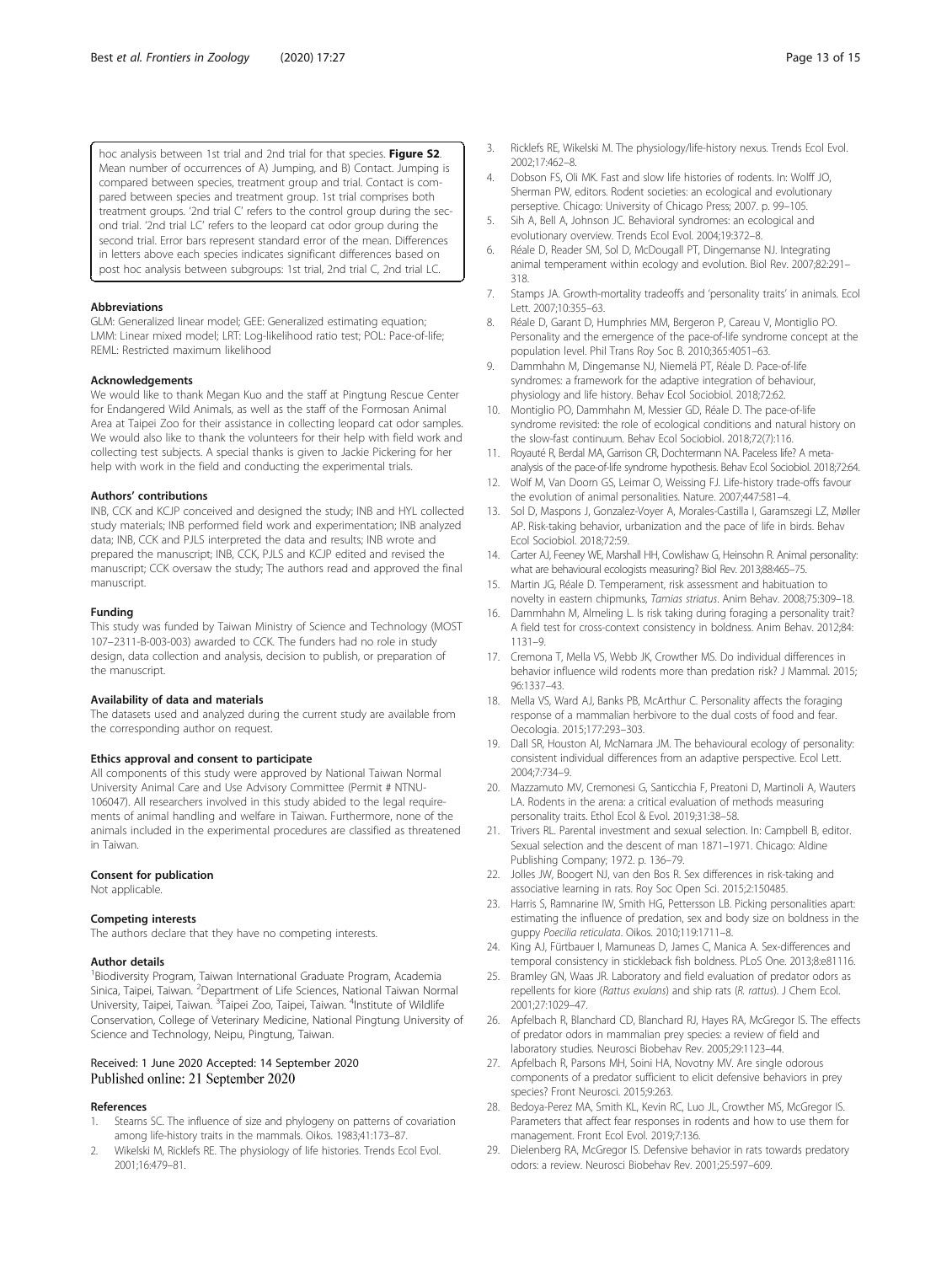- <span id="page-13-0"></span>30. Takahashi LK, Nakashima BR, Hong H, Watanabe K. The smell of danger: a behavioral and neural analysis of predator odor-induced fear. Neurosci Biobehav Rev. 2005;29:1157–67.
- 31. Kovacs EK, Crowther MS, Webb JK, Dickman CR. Population and behavioural responses of native prey to alien predation. Oecologia. 2012;168:947–57.
- 32. Stryjek R, Mioduszewska B, Spaltabaka-Gędek E, Juszczak GR. Wild Norway rats do not avoid predator scents when collecting food in a familiar habitat: a field study. Sci Rep. 2018;8:1–11.
- 33. Barnett SA. The rat: a study in behavior. New York: Routledge Publishers; 2008.
- 34. Dingemanse NJ, Réale D. Chapter 7. What is the evidence that natural selection maintains variation in animal personalities. In: Carere C, Maestripieri D, editors. Animal personalities: behavior, physiology, and evolution. Chicago: University of Chicago Press; 2013. p. 201–20.
- 35. Brown JS, Laundré JW, Gurung M. The ecology of fear: optimal foraging, game theory, and trophic interactions. J Mammal. 1999;80:385–99.
- 36. Wolff JO, Sherman PW, editors. Rodent societies: an ecological and evolutionary perspective. Chicago: University of Chicago Press; 2008.
- 37. Bytheway JP, Carthey AJ, Banks PB. Risk vs. reward: how predators and prey respond to aging olfactory cues. Behav Ecol Sociobiol. 2013;67:715–25.
- 38. Farnworth B, Meitern R, Innes J, Waas JR. Increasing predation risk with light reduces speed, exploration and visit duration of invasive ship rats (Rattus rattus). Sci Rep. 2019;9:1–8.
- 39. Creel S, Winnie JA, Christianson D. Glucocorticoid stress hormones and the effect of predation risk on elk reproduction. Proc Natl Acad Sci U S A. 2009; 106:12388–93.
- 40. Anson JR, Dickman CR, Boonstra R, Jessop TS. Stress triangle: do introduced predators exert indirect costs on native predators and prey? PLoS One. 2013;8:e60916.
- 41. McCullough DR. Status of larger mammals in Taiwan. A report to: World Wildlife Fund, Washington D.C., U.S.aTourism Bureau, Taipei, Taiwan, Republic of China; 1974. p. 36.
- 42. Chuang WC. Food habits of leopard cats (Prionailurus bengelensis) and domestic cats (Felis catus) in Tongxiao, Miaoli. PingtungChinese with English Abstract: National Pingtung University of Science and Technology; 2012.
- 43. Adler GH. Habitat relations within lowland grassland rodent communities in Taiwan. J Zool. 1995;237:563–76.
- 44. Kuo CC, Huang CL, Wang HC. Identification of potential hosts and vectors of scrub typhus and tick-borne spotted fever group rickettsiae in eastern Taiwan. Med Vet Entomol. 2011;25:169–77.
- 45. Yu HT, Lin YS. Age, reproduction, and demography of the spiny rat (Muridae: Niviventer coxingi) in subtropical Central Taiwan. Zool Stud. 1999; 38:153–63.
- 46. Qi WL. A field guide to mammals in Taiwan. Taipei: Tian Xia Wen Hua; 2008. (in Chinese).
- 47. Jones HP, Tershy BR, Zavaleta ES, Croll DA, Keitt BS, Finkelstein ME, et al. Severity of the effects of invasive rats on seabirds: a global review. Cons Biol. 2008;22:16–26.
- 48. Greenberg RS. The role of neophobia and neophilia in the development of innovative behaviour of birds. In: Reader SM, Laland KN, editors. Animal innovation. Oxford: Oxford University Press; 2003. p. 175–96.
- 49. Hegab IM, Jin Y, Ye M, Wang A, Yin B, Yang S, et al. Defensive responses of Brandt's voles (Lasiopodomys brandtii) to stored cat feces. Physiol Behav. 2014;123:193–9.
- 50. Storsberg S, Stryjek R, Modlińska K, Gottswinter K, D'Hanis W, Kröber A, et al. Predator odor induced defensive behavior in wild and laboratory rats: a comparative study. Physiol Behav. 2018;194:341–7.
- 51. Kalueff AV, Aldridge JW, LaPorte JL, Murphy DL, Tuohimaa P. Analyzing grooming microstructure in neurobehavioral experiments. Nat Protoc. 2007; 2:2538.
- 52. Vasquez RA. Patch utilization by three species of Chilean rodents differing in body size and mode of locomotion. Ecology. 1996;77:2343–51.
- 53. Wilson DE, MittermeierRA LTE. Handbook of mammals of the world. Volume 7: rodents. Barcelona: Lynx Edicons; 2017.
- 54. Fukushima A, Hagiwara H, Fujioka H, Kimura F, Akema T, Funabashi T. Sex differences in feeding behavior in rats: the relationship with neuronal activation in the hypothalamus. Front Neurosci. 2015;9:88.
- 55. Schuster AC, Carl T, Foerster K. Repeatability and consistency of individual behaviour in juvenile and adult Eurasian harvest mice. Sci Nat. 2017;104:10.
- 56. Uchida K, Shimamoto T, Yanagawa H, Koizumi I. Comparison of multiple behavioral traits between urban and rural squirrels. Urban Ecosyst. 2020. [https://doi.org/10.1007/s11252-020-00950-2.](https://doi.org/10.1007/s11252-020-00950-2)
- 57. Jolly CJ, Webb JK, Phillips BL. The perils of paradise: an endangered species conserved on an island loses antipredator behaviours within 13 generations. Biol Lett. 2018;14:20180222.
- 58. Powell F, Banks PB. Do house mice modify their foraging behaviour in response to predator odours and habitat? Anim Behav. 2004;67:753–9.
- 59. Shapira I, Walker E, Brunton DH, Raubenheimer D. Responses to direct versus indirect cues of predation and competition in naϊve invasive mice: implications for management. New Zeal J Ecol. 2013;37:33–40.
- 60. Price EO. Behavioral aspects of animal domestication. Q Rev Biol. 1984;59:1– 32.
- 61. Orrock JL, Danielson BJ, Brinkerhoff RJ. Rodent foraging is affected by indirect, but not by direct, cues of predation risk. Behav Ecol. 2004;15:433–7.
- 62. Crego RD, Jiménez JE, Rozzi R. Macro-and micro-habitat selection of small rodents and their predation risk perception under a novel invasive predator at the southern end of the Americas. Mammal Res. 2018;63:267–75.
- 63. Chuang SA, Lee LL. Food habits of three carnivore species (Viverricula indica, Herpestes urva, and Melogale moschata) in Fushan Forest, northern Taiwan. J Zool. 1997;243:71–9.
- 64. Hunter L, Barrett P. Carnivores of the world. Princeton: Princeton University Press; 2011.
- 65. Blumstein DT, Daniel JC. The loss of anti-predator behaviour following isolation on islands. Proc Roy Soc B. 2005;272:1663–8.
- 66. Lahti DC, Johnson NA, Ajie BC, Otto SP, Hendry AP, Blumstein DT, et al. Relaxed selection in the wild. Trends Ecol Evol. 2009;24:487–96.
- 67. Carthey AJ, Blumstein DT. Predicting predator recognition in a changing world. Trends Ecol Evol. 2018;33:106–15.
- 68. Lima SL, Bednekoff PA. Temporal variation in danger drives antipredator behavior: the predation risk allocation hypothesis. Am Nat. 1999;153:649–59.
- 69. Rodríguez-Prieto I, Martín J, Fernández-Juricic E. Individual variation in behavioural plasticity: direct and indirect effects of boldness, exploration and sociability on habituation to predators in lizards. Proc R Soc B. 2011;278: 266–73.
- 70. Elliott BM, Grunberg NE. Effects of social and physical enrichment on open field activity differ in male and female Sprague–Dawley rats. Behav Brain Res. 2005;165:187–96.
- 71. Berger-Tal O, Nathan J, Meron E, Saltz D. The exploration-exploitation dilemma: a multidisciplinary framework. PLoS One. 2014;9:e95693.
- 72. Patrick SC, Pinaud D, Weimerskirch H. Boldness predicts an individual's position along an exploration–exploitation foraging trade-off. J Anim Ecol. 2017;86:1257–68.
- 73. Shettleworth SJ. Animal cognition and animal behaviour. Anim Behav. 2001; 61:277–86.
- 74. Beever EA, Hall LE, Varner J, Loosen AE, Dunham JB, Gahl MK, et al. Behavioral flexibility as a mechanism for coping with climate change. Front Ecol Environ. 2017;15:299–308.
- 75. Calvez J, Fromentin G, Nadkarni N, Darcel N, Even P, Tomé D, et al. Inhibition of food intake induced by acute stress in rats is due to satiation effects. Physiol Behav. 2011;104:675–83.
- 76. Ulrich-Lai YM, Fulton S, Wilson M, Petrovich G, Rinaman L. Stress exposure, food intake and emotional state. Stress. 2015;18:381–99.
- 77. Wright TF, Eberhard JR, Hobson EA, Avery ML, Russello MA. Behavioral flexibility and species invasions: the adaptive flexibility hypothesis. Ethol Ecol Evol. 2010;22:393–404.
- 78. Harper GA, Bunbury N. Invasive rats on tropical islands: their population biology and impacts on native species. Glob Ecol Conserv. 2015;3:607–27.
- 79. Chapple DG, Simmonds SM, Wong BB. Know when to run, know when to hide: can behavioral differences explain the divergent invasion success of two sympatric lizards? Ecology and Evolution. 2011;1:278–89.
- 80. Chapple DG, Simmonds SM, Wong BB. Can behavioral and personality traits influence the success of unintentional species introductions? Trends Ecol Evol. 2012;27:57–64.
- 81. Kuo CC, Wang HC, Huang CL. The potential effect of exotic Pacific rats Rattus exulans on vectors of scrub typhus. J Appl Ecol. 2011;48:192–8.
- 82. Dingemanse NJ, Dochtermann NA. Quantifying individual variation in behaviour: mixed-effect modelling approaches. J Anim Ecol. 2013;82:39–54.
- 83. Le Galliard JF, Paquet M, Cisel M, Montes-Poloni L. Personality and the paceof-life syndrome: variation and selection on exploration, metabolism and locomotor performances. Funct Ecol. 2013;27:136–44.